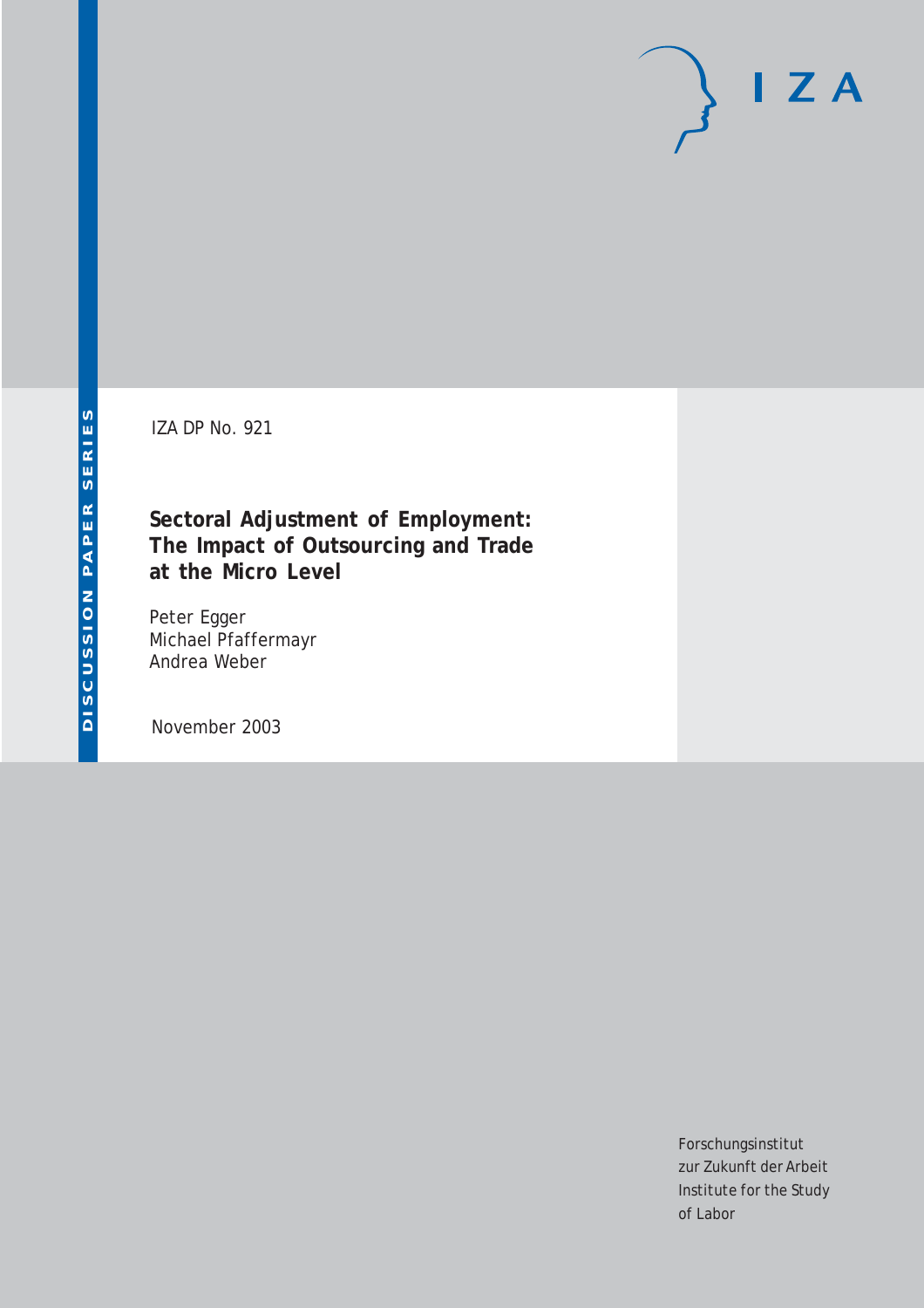# **Sectoral Adjustment of Employment: The Impact of Outsourcing and Trade at the Micro Level**

## **Peter Egger**

*University of Innsbruck* 

## **Michael Pfaffermayr**

*University of Innsbruck*

## **Andrea Weber**

*Institute for Advanced Studies, Vienna and IZA Bonn* 

Discussion Paper No. 921 November 2003

IZA

P.O. Box 7240 D-53072 Bonn **Germany** 

Tel.: +49-228-3894-0 Fax: +49-228-3894-210 Email: [iza@iza.org](mailto:iza@iza.org)

This Discussion Paper is issued within the framework of IZA's research area *Internationalization of Labor Markets.* Any opinions expressed here are those of the author(s) and not those of the institute. Research disseminated by IZA may include views on policy, but the institute itself takes no institutional policy positions.

The Institute for the Study of Labor (IZA) in Bonn is a local and virtual international research center and a place of communication between science, politics and business. IZA is an independent, nonprofit limited liability company (Gesellschaft mit beschränkter Haftung) supported by Deutsche Post World Net. The center is associated with the University of Bonn and offers a stimulating research environment through its research networks, research support, and visitors and doctoral programs. IZA engages in (i) original and internationally competitive research in all fields of labor economics, (ii) development of policy concepts, and (iii) dissemination of research results and concepts to the interested public. The current research program deals with (1) mobility and flexibility of labor, (2) internationalization of labor markets, (3) welfare state and labor market, (4) labor markets in transition countries, (5) the future of labor, (6) evaluation of labor market policies and projects and (7) general labor economics.

IZA Discussion Papers often represent preliminary work and are circulated to encourage discussion. Citation of such a paper should account for its provisional character. A revised version may be available on the IZA website ([www.iza.org](http://www.iza.org/)) or directly from the author.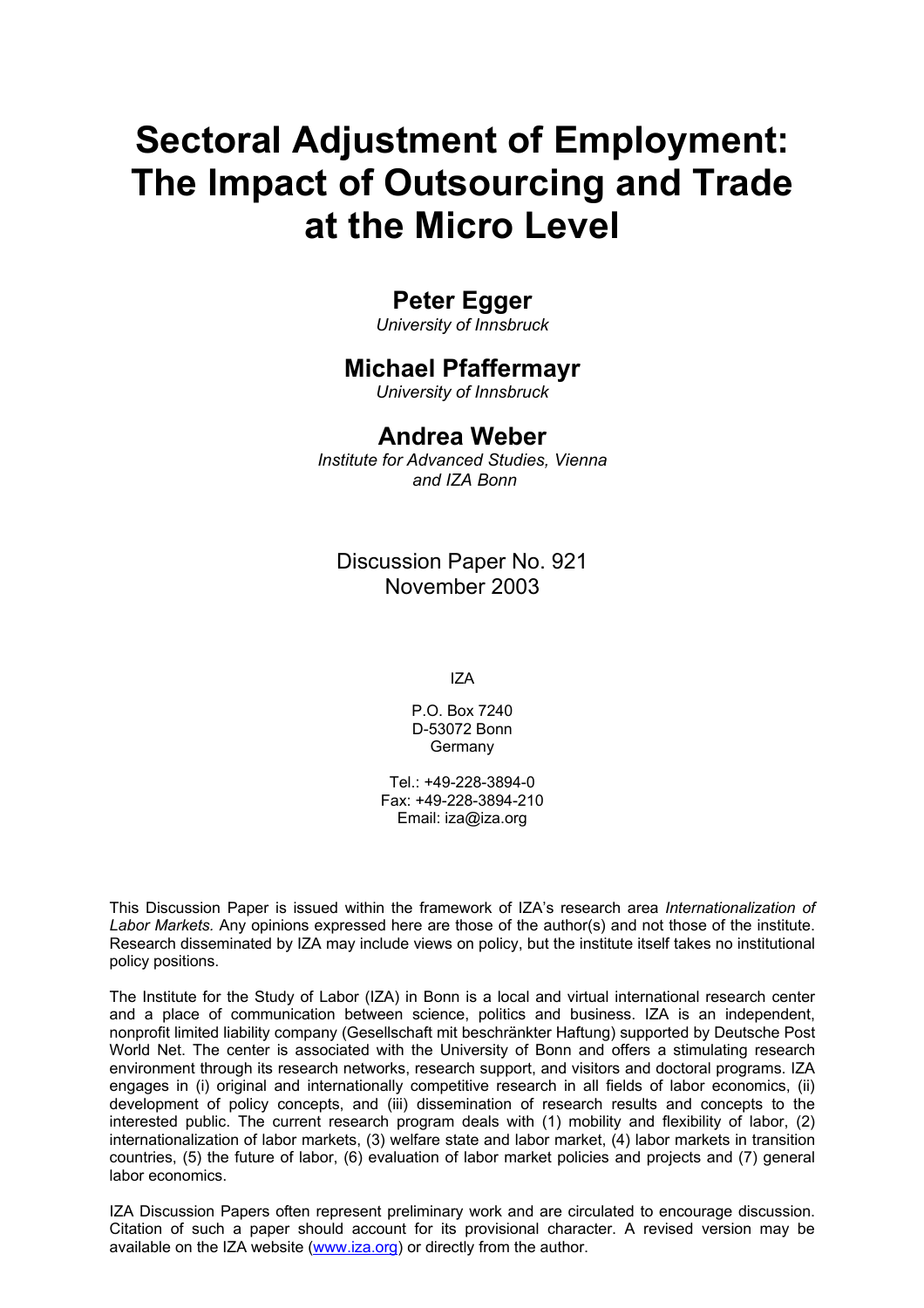IZA Discussion Paper No. 921 November 2003

## **ABSTRACT**

## **Sectoral Adjustment of Employment: The Impact of Outsourcing and Trade at the Micro Level**[∗](#page-2-0)

This paper analyzes the effects of trade and outsourcing on the transition probabilities of employment between sectors, using a dynamic multinomial logit framework with fixed effects. The data contain individual Austrian male workers over the period 1988-2001. Our results strongly support the view that international economic forces are important determinants of labor market turnover. Increases in imports, terms of trade and, especially, in the outsourcing share negatively affect the probability of staying in or changing into the manufacturing sector, even more so for industries with a comparative disadvantage.

JEL Classification: F16, J63, C23, C25

Keywords: labor market turnover, outsourcing, dynamic discrete choice, fixed effects panel estimation

Corresponding author:

 $\overline{a}$ 

Andrea Weber Institute for Advanced Studies Department of Economics and Finance Stumpergasse 56 1060 Vienna Austria Tel.: +43 1 59991 147 Fax: +43 1 59991 163 Email: [andrea.weber@ihs.ac.at](mailto:andrea.weber@ihs.ac.at) 

<span id="page-2-0"></span><sup>∗</sup> Thanks to Rudolf Winter-Ebmer and workshop participants in Innsbruck for valuable comments.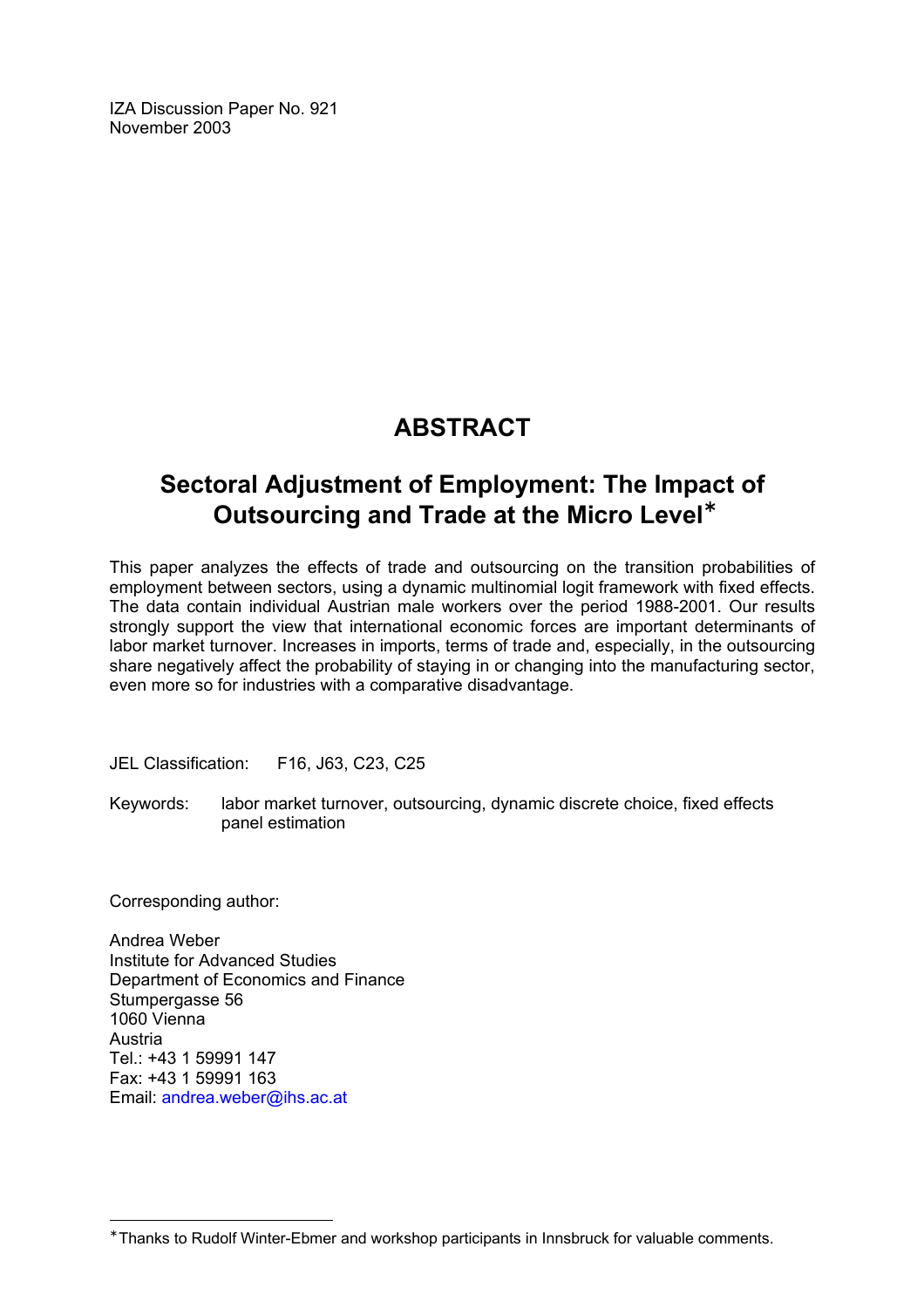#### Introduction  $\mathbf 1$

The impact of increasing trade volumes and intensified foreign competition on the labor market has been of growing concern in the last years. International trade theory suggests that import competition (Wood, 1995) and, especially, international outsourcing (Feenestra and Hanson, 1999) hurt unskilled workers by lowering their relative wages. Krugman (1995), emphasizes that the composition of goods trade, rather than the volume of trade matters. In particular, he shows that the degree of outsourcing measured by the share of intermediate goods trade produces adverse labor market reactions. However, these conclusions are based on static general equilibrium models which capture long run effects. The corresponding short run transitory dynamics are less understood but a major research topic in labor economics. Here, the nature of adjustment processes in the labor market induced by increasing trade volumes is of particular interest. At the individual level the trade related shocks may lead to job losses. Since the experience of unemployment exhibits persistent effects due to human capital loss, the labor market adjustment processes may be delayed or even prevented. In this case it is not sufficient to investigate the long run wage effects only but the short run transition probabilities are of particular interest.

Empirical research on short run labor market dynamics has followed two routes (see Klein et al., 2003b, for an overview). One strand of the literature assesses the impact of trade-related variables, most prominently the real exchange rate, on the levels or changes in net employment at an aggregate level. Early research looks at the consequences of real appreciation of the US \$ on the US labor market (Grossman, 1986; Ravenga, 1992).<sup>1</sup> Most of the available results point to a negative impact of an exchange rate appreciation on employment and wages.

The second strand of the literature investigates the consequences of increasing trade volumes on *gross* flows of jobs or workers. Prominent examples of job flow studies comprise Davis et al. (1996). Gourinchas (1998) and Klein et al. (2003b), who look at job creation and job destruction. Their findings indicate that an impact of international factors on job flows is hard to detect, specifically if low frequency data are used. In contrast, the worker flow approach "has the advantage of identifying the impact of international factors on gross labor flows at a more fundamental level ... than job flows" (Klein et al., 2003a, p. 22). Goldberg et al. (1999) and Kletzer (2002) are the earliest examples following

 ${}^{1}$ Burgess and Knetter (1998) were the first in assessing this effect in a larger cross-section of countries (the G-7). More recent studies are Campa and Goldberg (2001) and Goldberg and Tracy  $(2001)$ .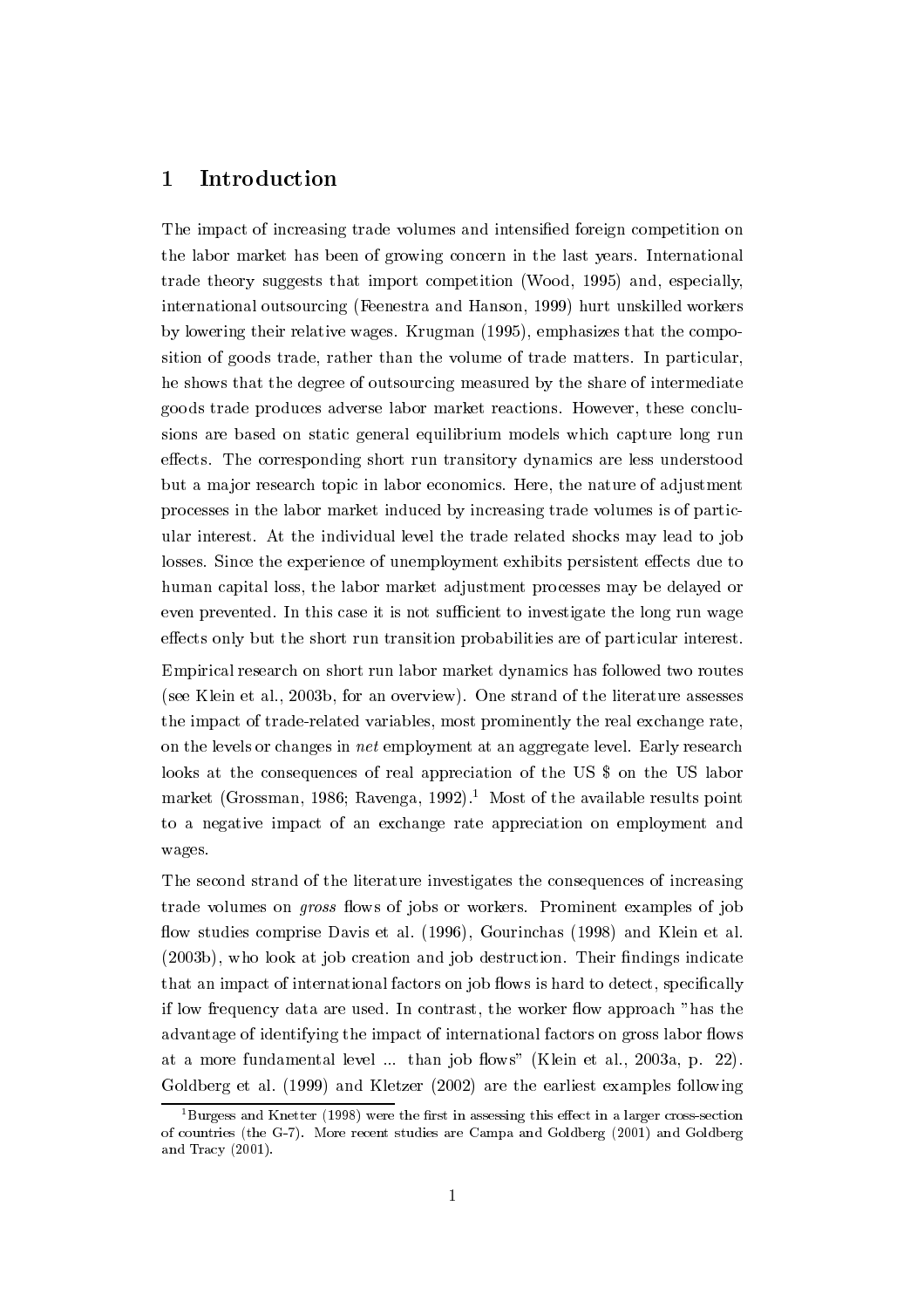this approach, concentrating on US data throughout. Goldberg et al. (1999) find that an exchange rate appreciation affects the probability of losing jobs whereas a depreciation does not. Distinguishing between export and import exchange rates they show that an appreciation of the export exchange rate is associated with a lower likelihood of changing jobs, whereas an import exchange rate appreciation tends to increase this likelihood. Kletzer (2000, 2002) finds that higher export sales reduce displacement rates, but import competition does not seem to affect displacement rates significantly.

The present paper takes a closer look at the impact of trade on employment in a worker flow approach and concentrates on the short run employment dynamics. Using a detailed database of individual Austrian male workers over the period 1988-2001, we investigate whether and how growth in goods imports, exports, outsourcing, and technical change affect individual transition probabilities between six different states of employment and unemployment/out of labor force.

Austria is a prime example for studying the impact of trade liberalization from the European perspective (Aiginger et al., 1996; Hofer and Huber, 2003). Due to the opening up of Eastern Europe we observed a marked increase in trade and outsourcing volumes during the last decade. In addition the Austrian labor market is characterized by highly centralized wage bargaining. Given these circumstances labor market turnover is the main channel of adjustment to external industry specific shocks.

The contribution of this paper is twofold. First, in contrast to the previous literature, which concentrated on the impact on job loss or displacement rates mostly in a cross section, we formulate a more concise model, which also incorporates the longitudinal dimension. In this setup it is possible to model the full transition matrix between states/sectors. Furthermore, we are able to assess the impact of international trade and outsourcing on job creation in the manufacturing sector, controlling for unobserved individual characteristics of workers. Thereby we distinguish between comparative advantage (CA)manufacturing industries and those with a comparative disadvantage (CDA). The individual perspecitve is especially important, since trade displaced workers may differ in terms of their labor market adjustment patterns. Kletzer (2000, p. 26f) argues that "the source of the difficulty is their otherwise disadvantaged characteristics, not the characteristics of the displacement industry". The estimation of the transition matrix between labor market states leads to a dynamic multinomial logit model, for which Honoré and Kyriazidou (2000) propose a fixed effects estimator. With this estimation methodology it is possible reduce the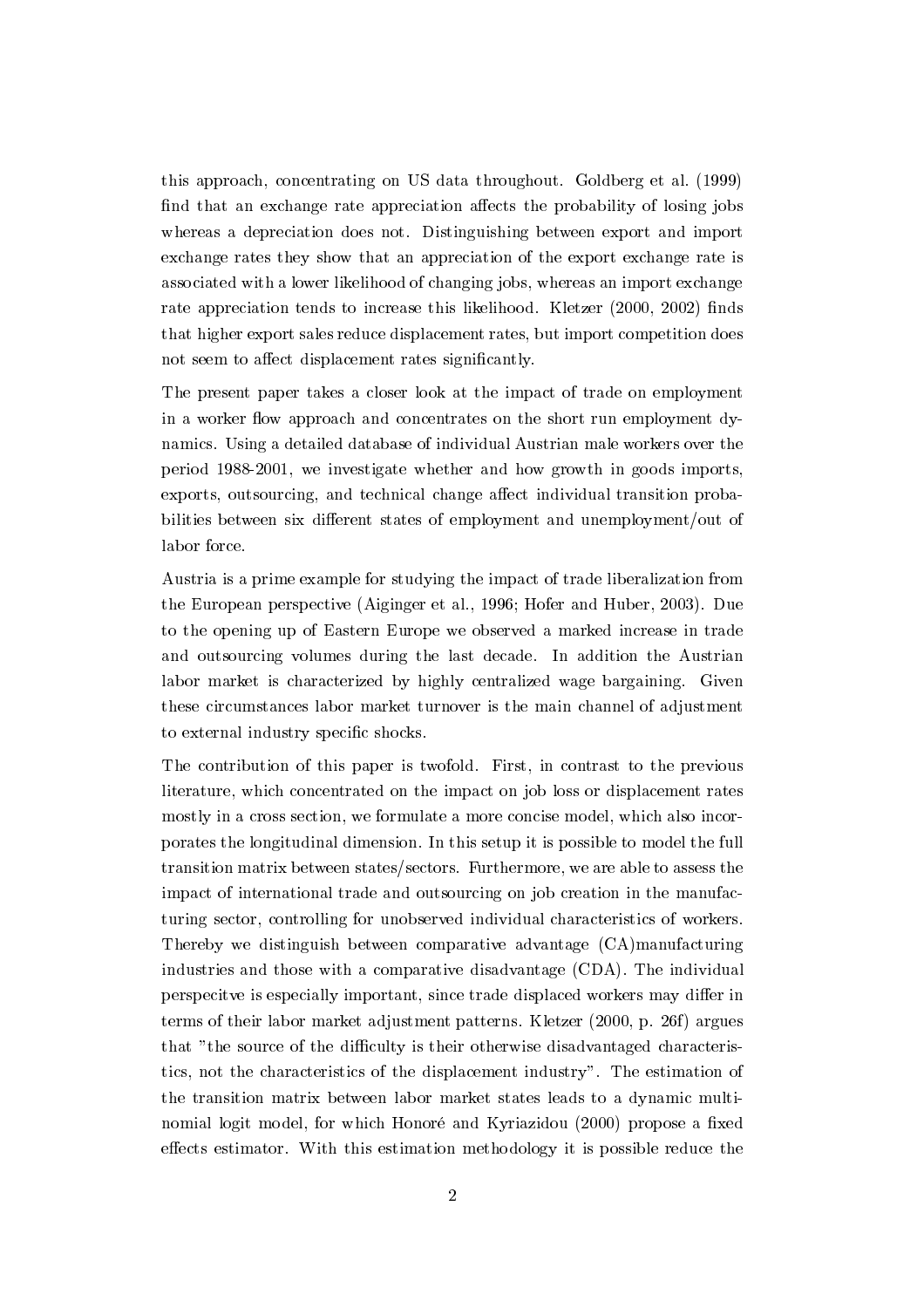bias from unobservable individual specific influences (like ability), part of which may be state specific.

Second, we offer a generalization of the Honoré Kyriazidou estimation procedure by allowing for heterogeneous effects of the explanatory variables depending on the state of origin. With this more general model we can investigate whether the impact of trade on labor market transitions depends on the previous labor market state.

#### $\overline{2}$ A model for individual labor market transitions

We model employment adjustment by individual labor market transitions. The aim is to estimate the impact of outsourcing and trade on those transitions. In our model, we consider direct transitions between industry sectors as well as transitions which take unemployment or out of labor force as an intermediate step. Therefore we distinguish between 6 different labor market states:

- employment in the service sector
- employment in trade sector
- employment in CA manufacturing sector
- $\bullet$  employment in CDA manufacturing sector
- $\bullet$  unemployment
- out of labor force.

Comparative advantage is defined according to the revealed comparative advantage index,  $RCA_{it} = ln[(x_{it}/m_{it})/(X_t/M_t)]$ . Where  $x_{it}$  ( $m_{it}$ ) are imports (exports) of a country's industry *i* at time *t* and  $X_t$  ( $M_t$ ) are the country's overall exports (imports) at time  $t$ . We classify an industry as having a comparative advantage (disadvantage), if  $RCA_{it} > 0$  ( $RCA_{it} < 0$ ) for all t.

An important aspect that should be considered in modeling individual labor market transitions is state dependence. For labor market states, like for many other situations, we observe that an individual, who has experienced an event in the past, is more likely to experience that event in the future than an individual, who has not. Heckman (1981) discusses two explanations for this phenomenon. The first one is the presence of "true state dependence", in the sense that the lagged state enters the model in a structural way as an explanatory variable.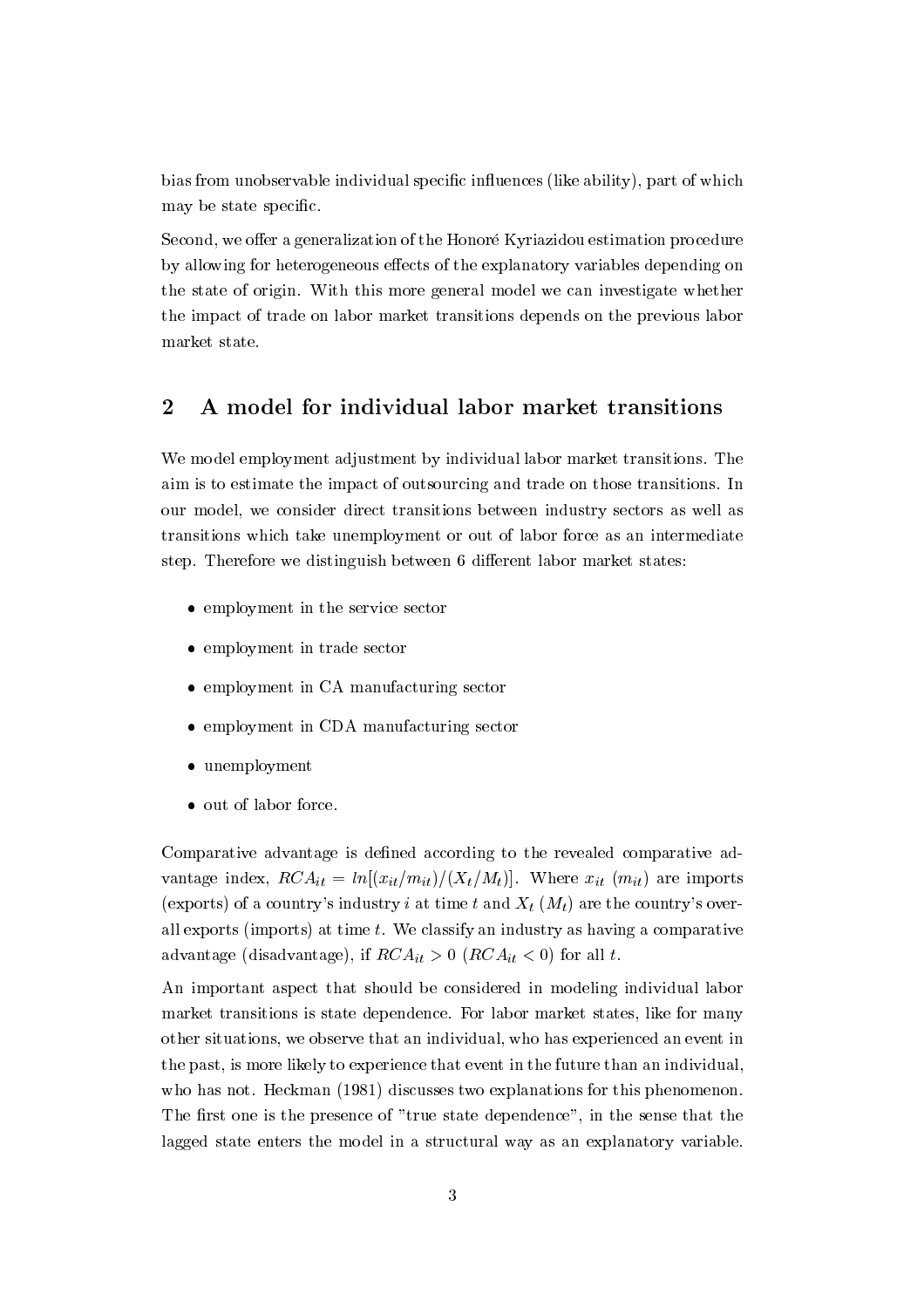The second explanation is that individuals differ in some unmeasured propensity to experience the event and this propensity is either stable over time, or the values of the propensity are autocorrelated. Heckman calls the latter source of serial correlation "spurious state dependence". To disentangle both effects it is necessary to have longitudinal information on an individual basis. We model transitions in a first order Markov chain<sup>2</sup> and allow for unobserved heterogeneity, thus capturing the spurious state dependence.

We further include time varying explanatory variables. To assess the importance of increased trade openness and import competition on worker flows and sectoral adjustment, we include growth in goods imports and exports as explanatory variables. These variables directly affect labor demand and the pace and structure of job creation and destruction. The set-up follows Kletzer (2000, 2002), who provides a comprehensive discussion of the role of trade variables in explaining changes in employment. Regarding the use of imports as an explanatory variable for job destruction, Kletzer (2000) notes that - depending on the supply elasticities and the competitiveness of domestic firms relative to foreign ones - increasing imports may be associated with falling or rising import shares. Davidson and Matusz  $(2002, p. 5)$  note that a surge of imports reduces employment, but that only "changes in trade flows, not levels of trade flows, cause changes in turnover rates" and, accordingly, in the transition probabilities in employment between sectors. Following Goldberg et al. (1999), we use the terms of trade, defined as export prices divided by import prices in common currency (as a real exchange rate measure), in an alternative specification. An increase in this measure of import competition (i.e., a real appreciation) is usually found to reduce labor demand, hence, to rise the probability of losing jobs.

In all model specifications, we also account for the share of outsourcing in an industry. Previous research on international factors of job destruction predominantly focuses on overall (final plus intermediate) goods trade. We know from the recent trade and wages debate that components trade (cross-border fragmentation of production or international outsourcing) significantly affects wages and accounts for part of the rise in the US skilled-to-unskilled workers' wage gap. But to the best of our knowledge, Kletzer (2000, 2002) is the first to distinguish between final goods and input trade in a worker flow approach. Trade theory is unequivocal about the effects of outsourcing on employment at the

 $^{2}$ Magnac (2000) and D'Addio and Honoré (2002) model duration dependence in a second order Markov model. As we only consider transitions at an annual frequency, we argue that a first order framework should be sufficient.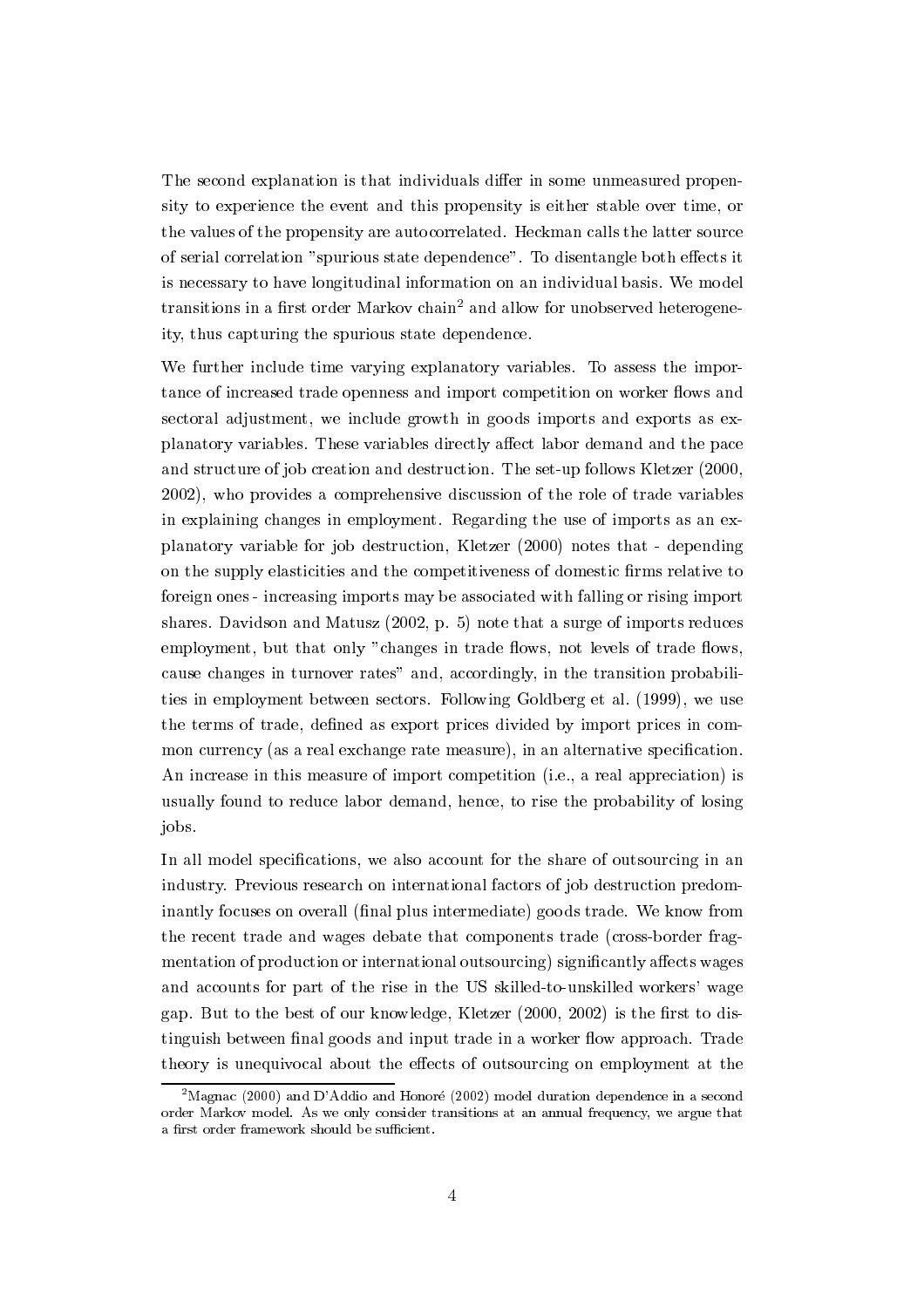sectoral level. Heckscher-Ohlin based work á la Arndt (1997) supports the view that outsourcing of labor (rather than capital) intensive production stages leads to an expansion of the labor intensive sector in terms of both output and employment. Thereby, complete intersectoral mobility of all production factors is assumed, which makes the approach more suited for analyzing long run effects. Viewing capital as sector-specific in the short or medium run, Kohler (2001) illustrates that outsourcing of a sector's labor intensive production stages is associated with a decline of this sector's employment. The results in Kletzer  $(2000, 2002)$  are in line with the latter reasoning. She provides evidence for the US that outsourcing is indeed positively related to job loss.

Additionally, we introduce labor productivity as an - admittedly crude - indicator of technical change. From a theoretical point of view, the impact of labor productivity on labor demand and, hence, on job flows is not clear a priori.<sup>3</sup> On the one hand, we would expect that an increase in labor productivity reduces labor demand. On the other hand, if the increase is higher than that of the competing firms or industries abroad, domestic industries should be able to gain market shares, all else equal. Since we also control for terms of trade effects, the former effect should be relevant and we expect a negative impact on worker flows in a sector, which has been witnessing productivity gains. Furthermore, the productivity variable should pick up the long term trends, like employment growth in the services sector and a reduction in the other sectors. Lastly, we control for age effects by introducing 3 age classes with age class  $> 35$  years forming the reference group to account for less mobility of older people.

In contrast to the trade and wages studies at the industry level (Feenestra and Hanson, 1999; Ravenga, 1992) all industry specific variables enter our model as exogenous variables. We are less worried about endogeneity of the trade variables because reactions at the individual level are unlikely to exert an impact on industry aggregates.

To formulate the model, let us adopt the latent propensity framework a la Mc-Fadden (1974). At each period, the latent variable  $y_{kit}^*$  describes the propensity level to be in state k out of states  $0, ..., m$  for individual i at time t. In our case states are out of labor force  $k = 0$ , unemployment, and employment in four different sectors  $k = 1, ..., m$  with  $m = 5$ . We observe N individuals i at  $T + 1$ 

 $3$ See Stoneman (1983) for an early statement of the argument, and Vivarelli et al. (1996) for a more recent one.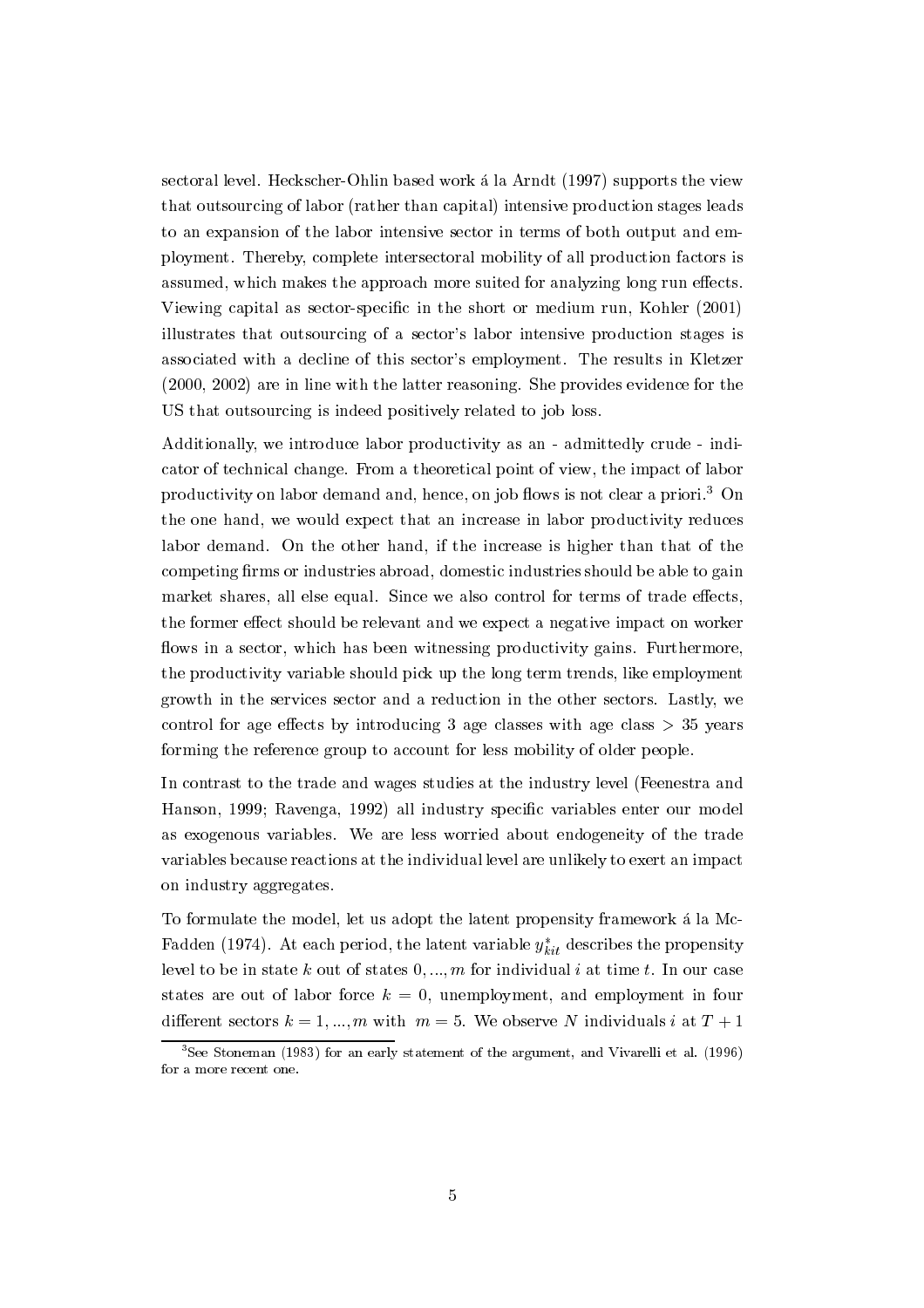points in time  $t = 0, ...T$ . The propensity function is determined by

$$
y_{kit}^* = x_{kit}\beta_k + z_{it}\gamma_k + \sum_{j=0}^m \delta_{jk}\mathbf{1}\{y_{i(t-1)} = j\} + \alpha_{ki} + \epsilon_{kit}
$$
\n(1)

where  $x_{kit}$  is a vector of state specific individual characteristics (in our case trade and technology), and  $z_{it}$  is a vector of person specific individual characteristics (age groups), 1 is the indicator function,  $y_{i(t-1)}$  indicates the lagged state,  $y_{i(t-1)} = j$  if the individual was in state j at  $t-1$ ,  $\alpha_{ki}$  is an unobservable individual specific effect and  $\epsilon_{kit}$  is an unobservable error term. Note that we model unobserved individual heterogeneity depending on the state and each individual has a specific propensity for each alternative. The parameters of interest to be estimated are  $\beta = (\beta_0, \dots, \beta_m)$  and  $\gamma = (\gamma_0, \dots, \gamma_m)$  which give the influence of observed covariates on the propensity of being in each state, and  $\delta$  the coefficient on the lagged endogenous variable. The parameter  $\delta$  is allowed to depend upon both the lagged state and the current state, so that there are in total  $m^2$  feedback parameters and  $\delta_{ik}$  is the feedback effect if the state j at  $t-1$  is followed by the state k at time t, where  $j, k \in 0, ..., m$ .

The link between the latent and the observed variables is given by the device that the observed state has maximal propensity:

$$
y_{it} = k \text{ if } y_{kit}^* = \max(y_{lit}^*)
$$

As a consequence, if we assume that the underlying errors  $\epsilon_{kit}$ , are independent across alternatives and over time conditional on  $(x_i, z_i, \alpha_i, y_{i0})$  and identically distributed according to the Type 1 extreme value distribution, the probability of individual i of being in state  $k$  at time  $t$ , is given by

$$
P(y_{it} = k|y_{i(t-1)} = j, x_i, z_i, \alpha_i) = \frac{\exp(x_{kit}\beta_k + z_{it}\gamma_k + \delta_{jk} + \alpha_{ki})}{1 + \sum_{l=1}^m \exp(x_{lit}\beta_l + z_{it}\gamma_l + \delta_{jl} + \alpha_{li})} \tag{2}
$$

with  $\alpha_i = {\alpha_{ki}}_{k=1}^m$  and  $x_i = {\alpha_{ki}}_{k=1}^m}_{k=1}^m$ ,  $z_i = {z_{it}}_{t=0}^T$ . This implies that the transition matrix of this first order Markov process is heterogeneous between individuals.

The model so far assumes that the effects of the exogenous variables are homogeneous with respect to the state of origin from which the transition is made. For example, a change in outsourcing in the CA manufacturing sector has the same effect for all individuals entering into this sector irrespective of whether they were previously unemployed, out of labor force, or employed in any of the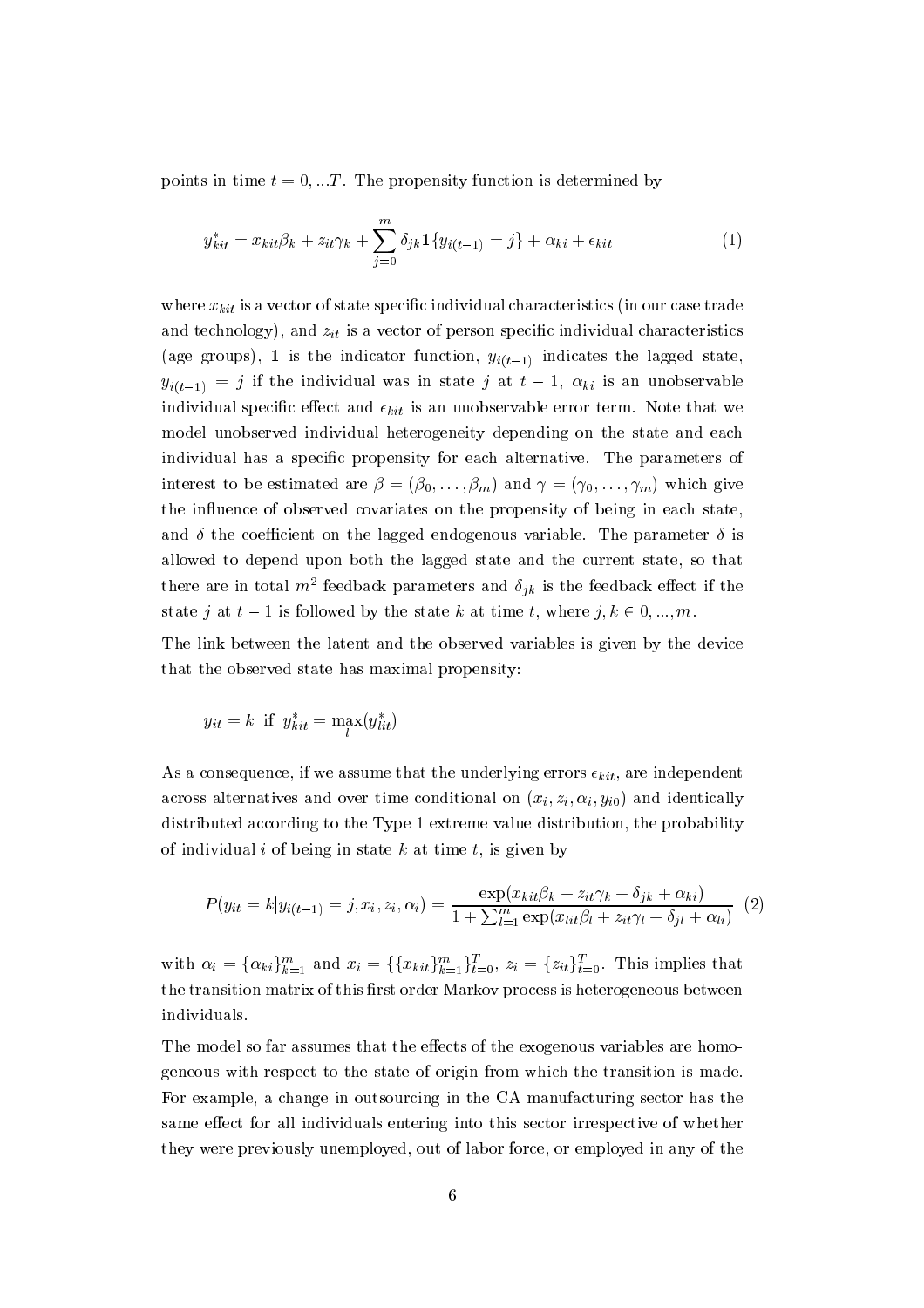sectors. As an extension we specify a more general model in which the parameters on the state specific exogenous variables  $\beta$  are allowed to depend on the state of origin. Specifically, we consider the following generalization to (2)

$$
P(y_{it} = k|y_{i(t-1)} = j, x_i, z_i, \alpha_i) = \frac{\exp(x_{kit}\beta_{jk} + z_{it}\gamma_k + \delta_{jk} + \alpha_{ki})}{1 + \sum_{l=1}^{m} \exp(x_{lit}\beta_{jl} + z_{it}\gamma_l + \delta_{jl} + \alpha_{li})}.
$$
 (3)

with  $\beta_k = (\beta_{0k}, \dots, \beta_{mk})$  giving the influence of the observed covariates on the probability of being in state  $k$  for each lagged state.

#### 3 Econometric estimation approach

When specifying and estimating  $(2)$  or  $(3)$  one has the choice of whether to take a random effects approach or a fixed effects approach. There is a trade off between these two settings: In the random effects model, one specifies the distribution of  $(\alpha_i, \delta_{0i})$ . The main advantage of this approach is that it delivers a completely specified model. As a consequence all probabilities of interest under any "what-if" scenario can be estimated, provided that the model remains true. One has, however, to make assumptions about the interrelation of the distribution of  $(\alpha_i, \delta_{0i})$  with the time varying explanatory variables in all periods, which may be inconsistent with the distribution of these variables. Further there is the initial conditions problem which requires to specify the distribution of  $(\alpha_i, \delta_{0i})$  conditional on  $(y_{0i}, x_i, z_i)$ .<sup>4</sup> In a multinomial framework, like ours, random effects specification leads to the evaluation of multiple integrals which is a major computational challenge. The fixed effects approach attempts to estimate the  $(\beta, \gamma)'s$  and  $\delta' s$  without making any assumptions on the distribution of  $(\alpha_i, \delta_{0i})$ , and on the way they depend on  $(x_i, z_i)$ . Only in special cases it is possible to estimate nonlinear models with fixed effects. The estimation method we use here, proposed by Honoré and Kyriazidou (2000), places restrictions on the support of the time-varying explanatory variables. Drawbacks of this approach are, first, that the semi-parametric nature of fixed effects models may lead to estimates that are much less precise than the corresponding random effects estimates. Second, the parameter estimates by this approach do not allow one to calculate objects such as the average effect of the explanatory variables on the probability that  $y_{it}$  equals a certain state, because this will depend on the distribution of  $(\alpha_i, \delta_{0i})$ . In this paper we pursue the fixed effects approach.

<sup>&</sup>lt;sup>4</sup>See Honoré (2002) for a discussion of these points.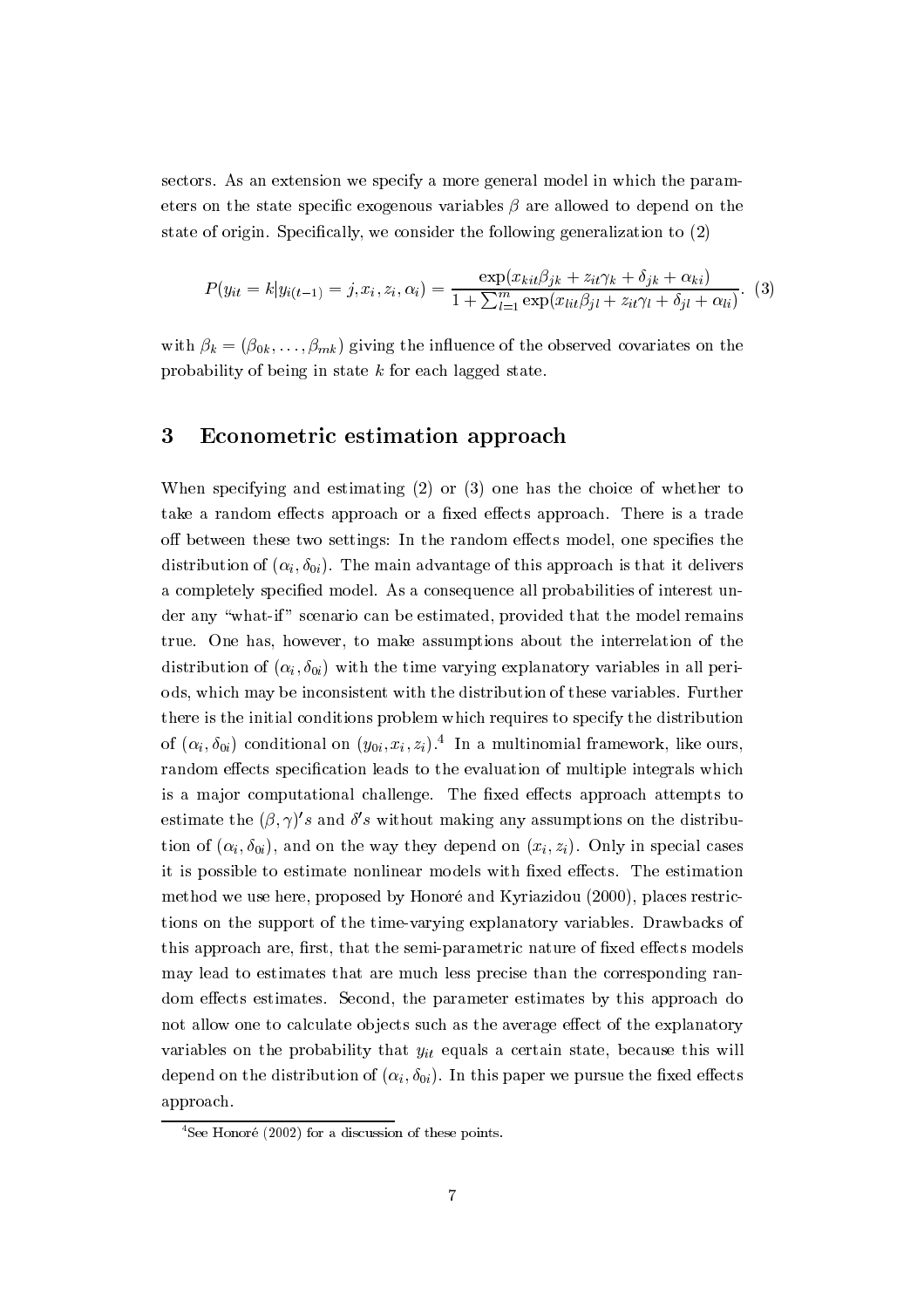The individual fixed effects parameters  $\alpha_{ik}$  in models (2) and (3) cannot be estimated consistently. Unlike in linear models the problem of incidental variables cannot be overcome by differencing. The idea applied by Chamberlain (1984) for fixed effects logit estimation was to derive a set of conditional probabilities that do not depend on the individual effects. Honoré and Kyriazidou (2000) pick up this approach and present a method for the estimation of panel data fixed effects discrete choice models if the explanatory variable set includes strictly exogenous variables, lags of the endogenous dependent variable as well as unobservable individual specific effects. Their estimation method is also extended to the case of multinomial discrete choice variables, and so covers our model of labor market transitions. Honoré and Kyriazidou (2000) regard events where the state variable y switches from say state  $k$  to state l or vice-versa between two points in time, say s and t with  $1 \le t \le s \le T-1$ . Conditional on such a switch and on the constancy of the explanatory variables in the following periods  $(x_{i(t+1)}, z_{i(t+1)}) = (x_{i(s+1)}, z_{i(s+1)})$ , the probabilities of the events are independent of the individual effects. The likelihood function for model (2) is given in Appendix A. Appendix B gives the likelihood for the generalized model (3) with origin-specific effects of the exogenous regressors.

Honoré and Kyriazidou (2000) show that the estimator is consistent and asymptotically normally distributed, with a rate of convergence  $\sqrt{n\sigma_n^k}$ , where k is the dimensionality of  $x_{it}$ .

The method allows only for time varying exogenous variables x, z with  $P((x_{it}$  $x_{is}$  = 0 > 0,  $P((z_{it} - z_{is}) = 0) > 0$ . For this reason time dummies are excluded. Further no constant can be estimated in the model and therefore it is impossible to calculate the probabilities in the transition matrix with the estimated parameters.

The estimator defined by minimizing (4) depends on a bandwidth and a kernel to be chosen. The choice of the kernel is usually less critical than the choice of the bandwidth in applications of semi- and nonparametric methods. We choose the Epanichnikov kernel given by

$$
K(u) = \max\{0, 1 - u^2\}
$$

 $K(.)$  has a bounded support which implies that many terms in the objective function are 0. Since the choice of the bandwidth is more important than the choice of the kernel, we will experiment with different values of the bandwidth.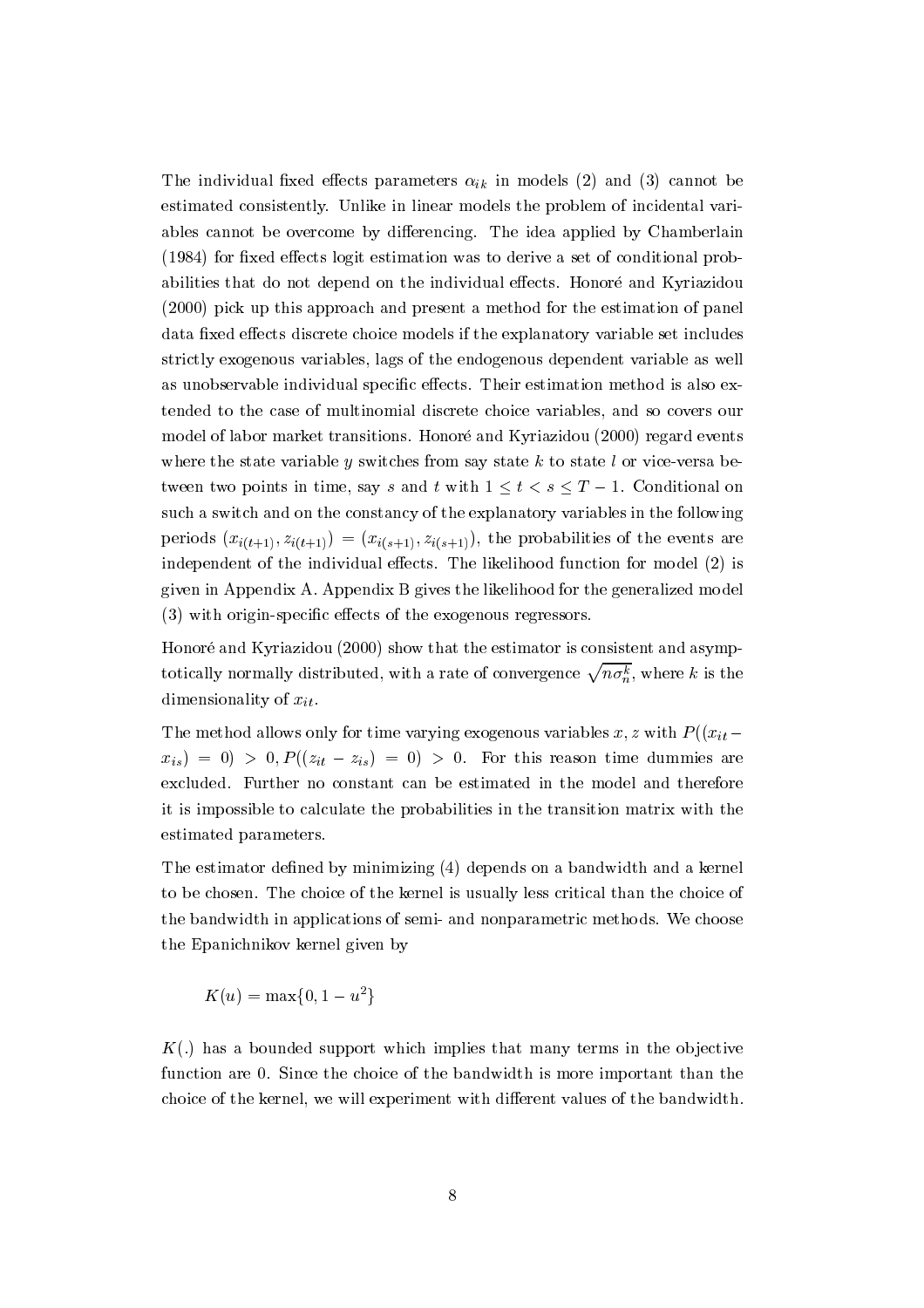#### $\overline{4}$ Data

We use a random sample of males drawn from the Austrian social security records. The social security authority collects detailed information on all workers in Austria, with the exception of self-employed, civil servants and marginal workers. These data contain information on the labor market status of the individuals on a daily basis covering the years 1988 to 2001. We distinguish between the states employed, unemployed and out of the labor force (e.g., education, maternity leave, etc.). For individuals with regular employment we also know the employer's industry sector on a 4 digit level according to NACE classification. We classify employment by 4 different industrial sectors. Specifically, we distinguish between 2 types of manufacturing (CA versus CDA industries). sales, and service sector. To establish a consistent classification, we consider only those manufacturing industries, which did not switch from comparative advantage to comparative disadvantage within the whole period.<sup>5</sup>

For the analysis, we evaluate the labor market status on May 31st of each year.<sup>6</sup> We exclude all individuals from the sample who were never employed during the whole period. Further, individuals who are younger than 16 in 2001 and older than 64 in 1988 are excluded. We are only interested in analyzing movements between industrial sectors, allowing for intermediate steps in unemployment or out of labor force. Transitions from education to the labor force or transitions to retirement should therefore not be considered. For any individual above the age of 55, we define a series of observations in state out of labor force which reaches the end year 2001 as retirement. Analogously, for an individual below the age 27, we define a series of out or labor force observations which starts in the first year (1989) as education. Those observations are excluded from the estimation. After all, we obtain an unbalanced panel of 38.349 male workers.

Table 1 shows the distribution of individuals over the defined states in the first and the last year of the sample. Employment is largest in the service sector. About 32% of the manufacturing sector employment is in comparative advantage industries.<sup>7</sup> We can see a slight employment shift over time from the manufacturing to the service sector. But this has to be interpreted with caution as the age distribution of individuals is not representative over the sampling period. $8$ 

<sup>&</sup>lt;sup>5</sup>We should like to thank Deborah Swenson for this suggestion. However, the results regarding the impact of outsourcing on transition probabilities prove also robust, if we relax this condition.

 ${}^{6}$ This implies that all movements within a year are left out.

 $7$ Manufacturing with comparative disadvantage also includes the construction industry.

 ${}^{8}$ The exact sampling procedure is the following: Random samples of 50,000 individuals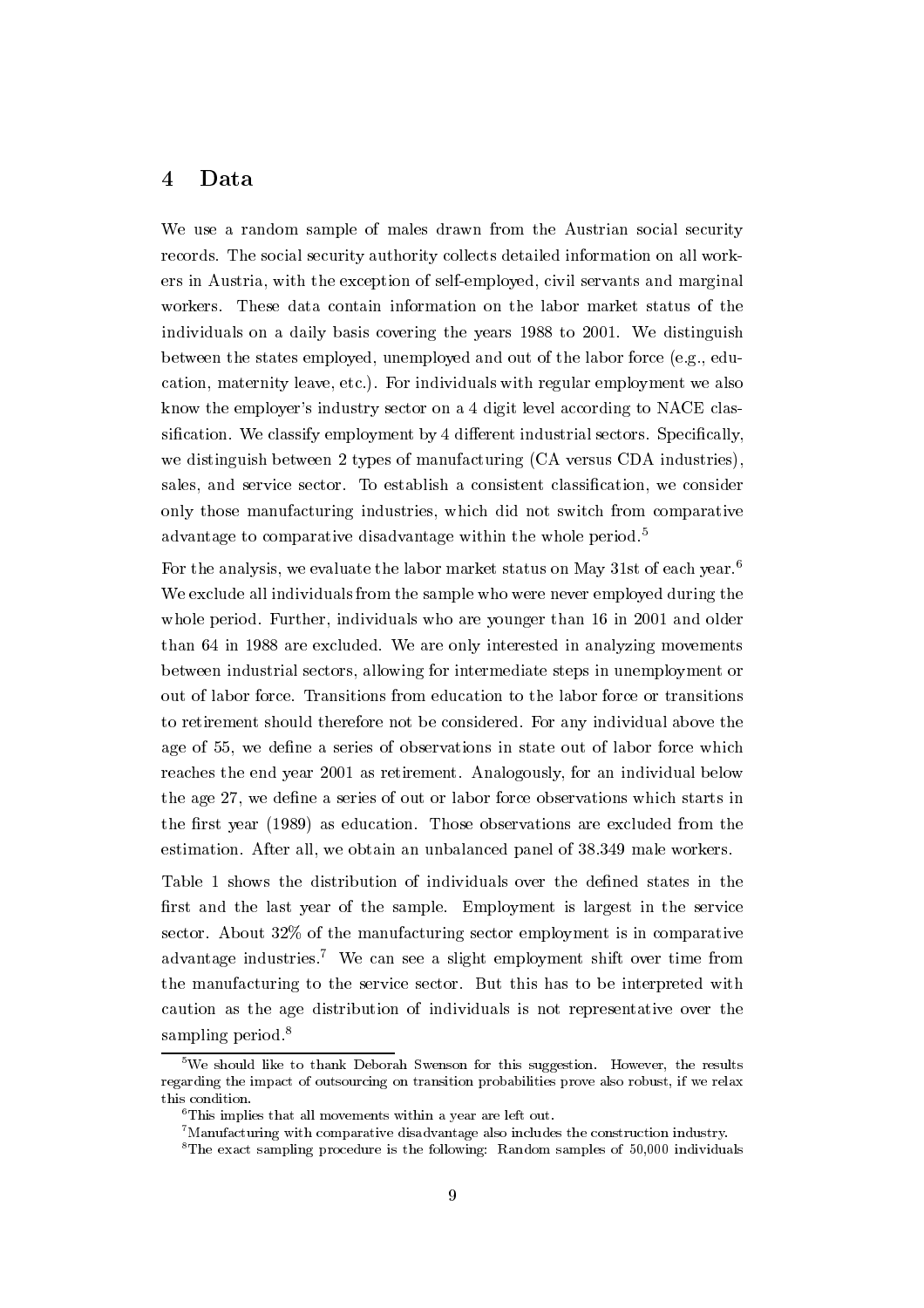Table 2 gives annual transition probabilities between the states. There appears to be a high persistence in all employment states. To a large extent, transitions from unemployment and out of labor force occur to the service sector, while transitions to CA manufacturing are relatively rare. There are direct transitions between the sectors, but unemployment or out of labor force as an intermediate step seems to be quite frequent. A comparison of transition probabilities over time again suffers from the non-representative age distribution. Persistency in all states increases, as a consequence of the ageing sample population. But apart from that no big shifts can be detected.

Next, we match the information on individual labor market states and industrial sectors with industry level trade data from Statistics Austria. They comprise goods imports and exports in nominal terms, unit values and imports of intermediate products reclassified from Standard International Trade Classification 5-digit level to the 3-digit NACE level. We use the annual nominal import growth, export growth, terms of trade, and the share of intermediate goods imports in total imports as a measure of outsourcing. We also consider technical change measured as real value added over employment. Sector specific figures on value added and employment are available on a 2 digit level only. The time-path of mean values of the trade variables and the technical progress (productivity) variable is shown in Figure 1.

#### 5 Empirical implementation and results

In the empirical analysis we estimate model (2) with labor market states as the dependent variable, and the set of trade and technical change variables as the determinants of interest. To account for the age structure in the panel we add dummy variables for three age groups as further explanatory variables (an alternative would have been to estimate separate models for age groups). As the reference category we choose the out of labor force state. Age is a person specific explanatory variable in the sense that it does not depend on the state the individual is in. The trade variables are, however, alternative specific exogenous determinants. Therefore, for every individual at every point in time a vector  $x_{it} = (x_{1it}, ..., x_{mit})$  has to be defined. For state k the individual is actually in at period  $t$ , we use the sector specific trade variable defined by the employer's industry. For the remaining states these variables remain unobserved hence we

each were drawn from the social security records for the years 1992 and 1996. All these individuals were followed from 1984 to 2001. Of course this leads to an age bias in the panel. e.g., too many young workers at the beginning and older workers over-represented at the end of the period.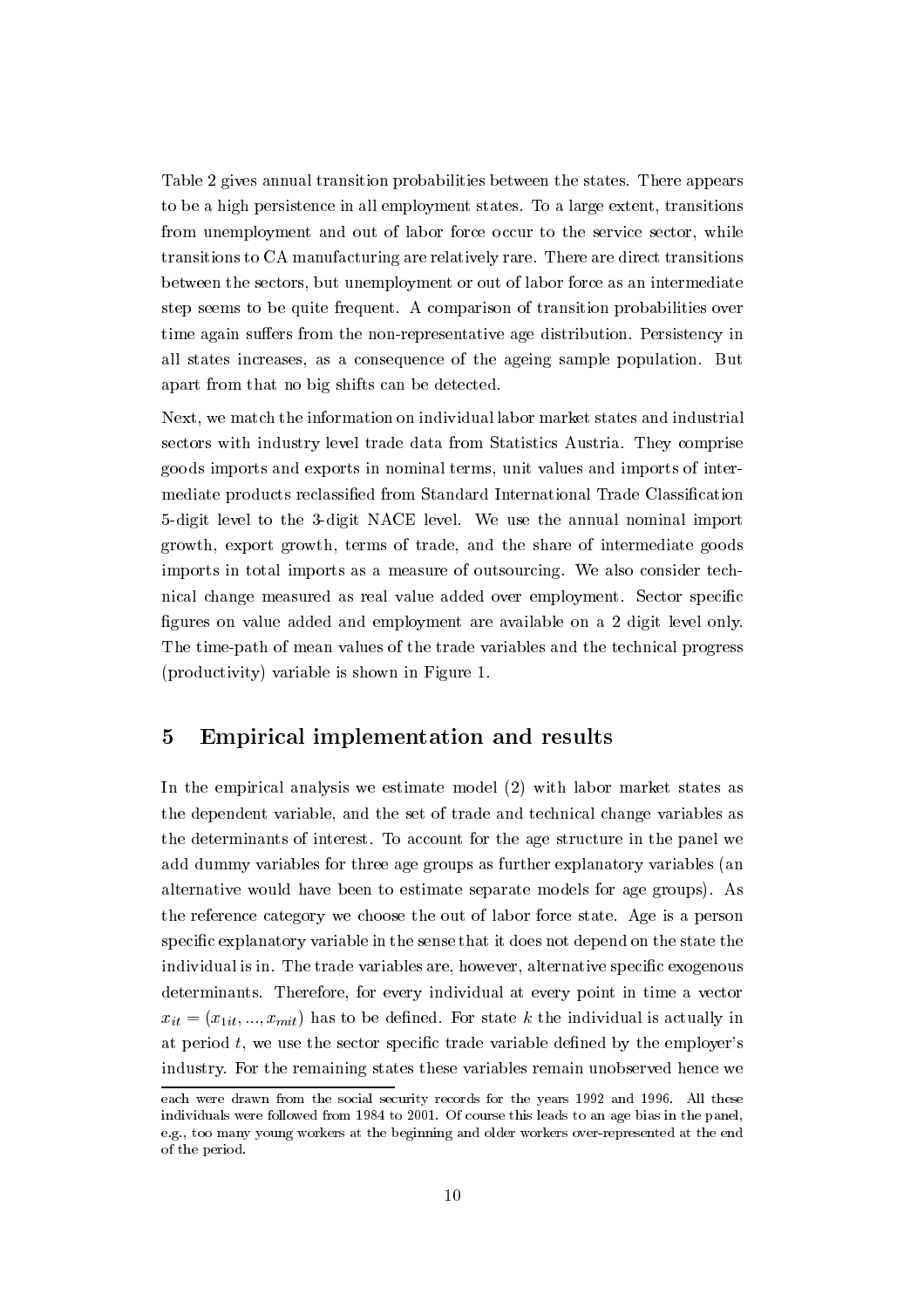impute the expected values (state specific mean values over all individuals). Note that the trade variables refer to goods transactions and they are only available for the manufacturing industries. We have to assume that in the other industries no goods trade takes place and, therefore, set the trade variables equal to zero in these industries. As a consequence  $\beta$  coefficients are not identified in the alternatives unemployment, service, and sales.<sup>9</sup> The variable for labor productivity is set to the (individual) mean value over all industries if the state is unemployment or out of labor force. To assess whether there is a significant impact of trade on individual movements between sectors we test the hypothesis  $\beta = 0$ . A natural test would be the Wald test. Such a test will be justified in the sense that it will have the usual  $\chi^2$ -distribution under the null, even if the bandwidth is a fixed constant (see D'Addio and Honoré, 2002).

Table 3 reports the estimation results of the basic specification, while Table 4 presents the results of an alternative specification using the terms of trade variable instead of import and export growth. There are two corresponding specifications given in Table 5, which only consider transitions to the two manufacturing sectors by adding all remaining transitions to the reference group. Further, we consider the robustness of the results in Tables 3 and 4 by looking at alternative kernel bandwidths of  $0.05$  and  $0.20$  and by using the sign of the industry specific trade balance in all periods as an alternative criterion to define CA and CDA, respectively. The corresponding estimates of the trade and technical change impact on transition probabilities for the two types of models as in Tables 3 and 4 are given in Table  $6^{10}$  In all specifications the trade and technical change variables are jointly significant according to the Wald test. Since the estimation results prove robust in all essential respects, it suffices to use Tables 3 and 4 to discuss our findings.

In line with the literature, we find a negative impact of increased import competition on the inflows of workers into manufacturing as compared to the baseline (out of labor force). However, the coefficient of import growth in Table 3 is only significantly different from zero for the CDA industries. The coefficient on export growth turns out negative, but insignificant. Similar to imports, the terms of trade variable is significantly negative for the comparative disadvantage industries, indicating that all else equal the probability for job changers to find a job in these industries is significantly lower than to go out of labor force

<sup>&</sup>lt;sup>9</sup>We have trade information for some of the industries in the service sector with nonzero values for about 10% of individuals. Alternative estimation results for  $\beta \neq 0$  in the service sector are available upon request.

 $^{10}$  Of course, a substantial reduction of the kernel bandwidth results in a considerable decline in the number of observations.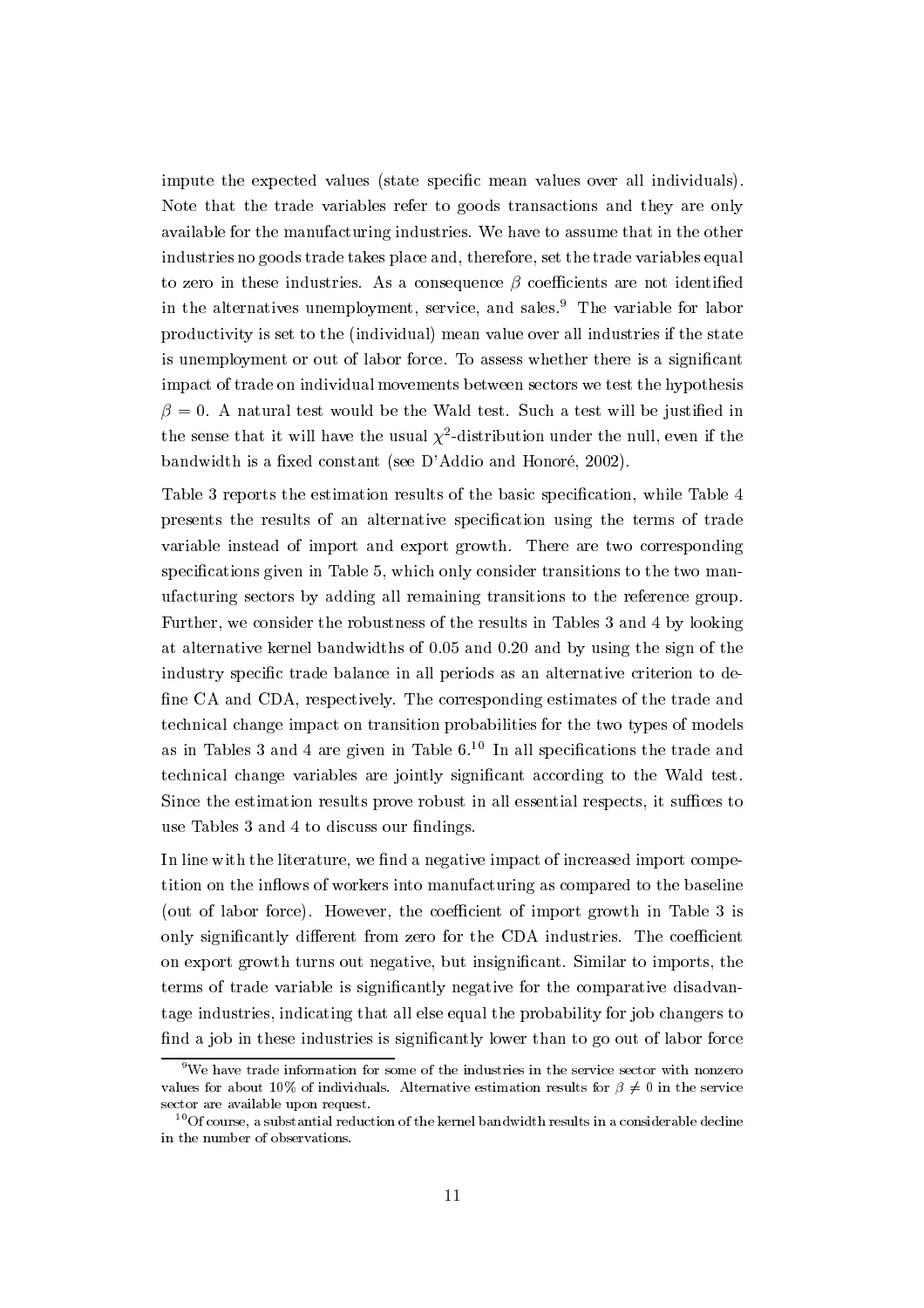or to find a job in the comparative advantage industry. A negative terms of trade or import growth impact is in line with other studies, which to a large extent use higher aggregated data. Ravenga (1992) finds for the US that changes in import prices primarily affect employment rather than wages. She argues that the reason for this evidence is that workers are relatively mobile between industries. Kletzer (2000, p. 9) notes that in unionized labor markets the employment effect may eventually be dampened, since "the presence of rents may leave room for wage concessions". The latter should be particularly relevant for countries with a high degree of unionization such as Austria.

As a second robust result, we find a significant negative impact of outsourcing on the transition probabilities to the CDA manufacturing sector. With the exception of Kletzer (2000, 2002), who finds a positive effect on displacements, the impact of outsourcing on workers' mobility has not been previously considered. In a sense, our short run result squares with the long run Heckscher-Ohlin view of outsourcing, but supports Kohler's (2001) specific factors model view. Note, there is no significant impact of outsourcing on the CA industries.

Lastly, there are pronounced negative effects of increased labor productivity. specifically in CA industries, which are all significant. One reason for this finding might be that technical progress is primarily labor augmenting and capital and labor are complementary in the CDA industries but substitutive in their CA counterparts. Since we observe a negative impact of technical progress on almost all sectors, the significant impact on unemployment is a natural consequence. Technical progress or investment in capital, materialized in an increased labor productivity, reduces the probability to find a job relative to the probability of moving out of labor force. By the same argument technical progress increases the likelihood of becoming unemployed.

Tables 7 and 8 display the results from models with state of origin dependent effects of trade and technology on transition probabilities. For both the trade and technical change variable we test parameter homogeneity across all states of origin. For instance it turns out that the Null of identical origin-specific effects on the transitions into CDA industries is rejected for export growth, terms of trade and outsourcing. See the tables for more details on productivity. The most important results may be summarized as follows.

First, import growth hurts workers in the CDA industries. According to Table 7, their likelihood to stay is significantly reduced (relative to transitions of men out of labor force in these industries). At the same time, their probability to be employed in a CA industry tends to rise, though not significantly. Rising export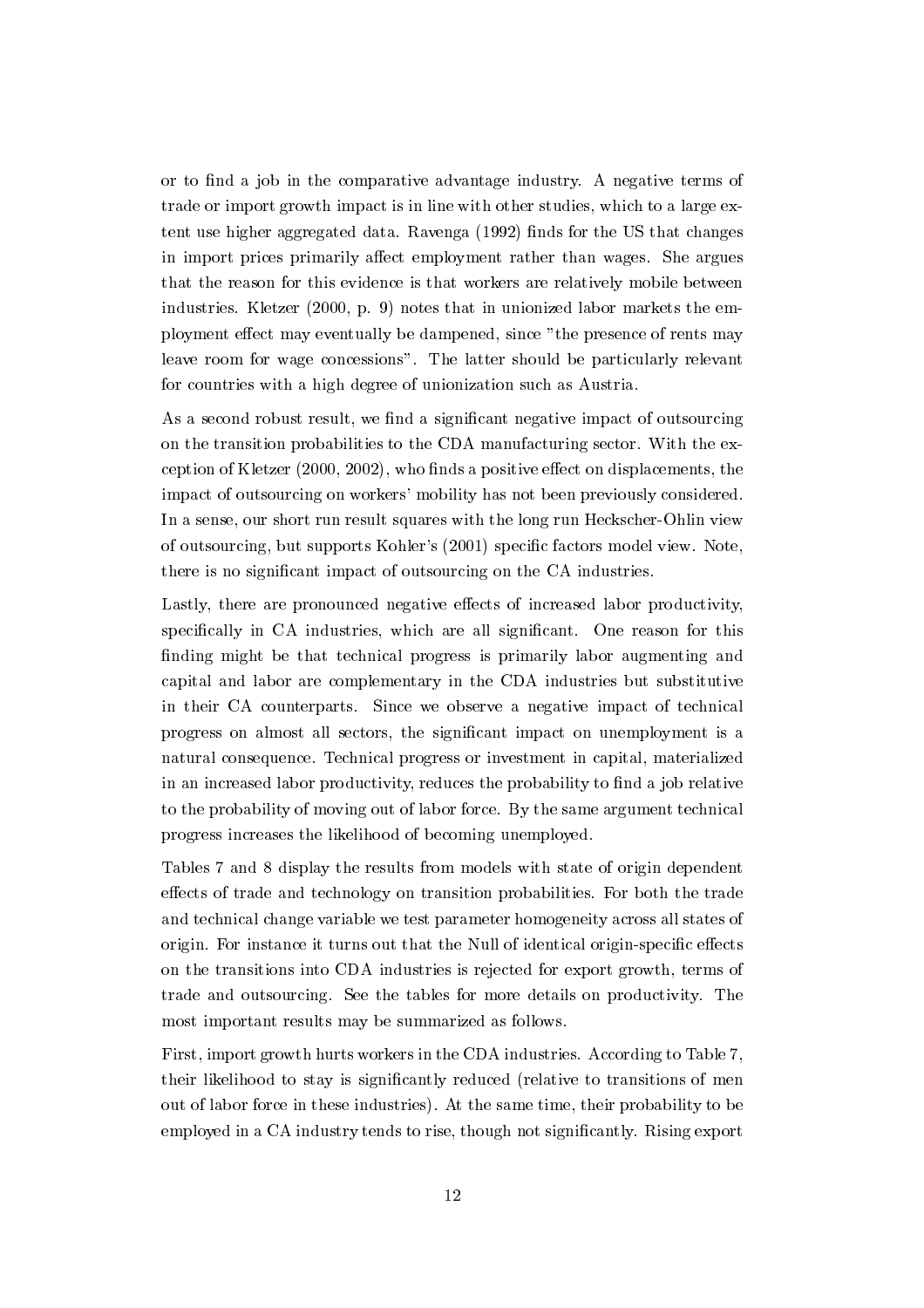growth favors transitions of the unemployed into the CDA sector. However, to some extent, this seems to crowd out previous workers in these industries (at least, their likelihood to stay declines).

Second, rising terms of trade (i.e. a loss in competitiveness) mainly is at the expense of transitions in CDA manufacturing industries. It seems that especially previously unemployed workers try to find jobs in the CA industries instead of their CDA counterparts. To see this, compare the different signs of the terms of trade impact on transition probabilities of the unemployed in Table 8.

Third, outsourcing significantly reduces the probability of transitions into the CDA manufacturing industries, and especially so for men out of labor force, the unemployed and workers previously employed in a CDA industry. In contrast, outsourcing does not impede transition into or staying in the CA industries.

Fourth, technical change in terms of rising labor productivity tends to harm transitions to CA manufacturing industries and to increase the likelihood of being unemployed (see the negative signs of the effects in the third coefficient column as compared to the first one in Tables 7 and 8). Furthermore, men out of labor force or unemployed ones are less likely to find jobs in CA manufacturing, sales or service industries, if technical progress raises the productivity of all workers in the market.

#### 6 Conclusion

This paper investigates the consequences of increasing trade and, especially, of outsourcing on gross flows of workers. In contrast to the literature which concentrates on static long run effects, we investigate the short run labor market dynamics. In particular, we estimate the transition probabilities of employment into both other sectors and unemployment/out of labor force, using a dynamic multinomial logit framework with fixed effects of Honoré and Kyriazidou (2000). In this way, we are able to explicitly take care of individual heterogeneity as well as of state dependence. Furthermore, we generalize the model to account for origin-specific effects of the trade variables. The database contains information on individual Austrian male workers over the period 1988-2001.

Our results strongly support the view that international factors are important for labor market turnover, and even more so for industries with a comparative disadvantage (net importing industries). Increases in imports, terms of trade and, especially, in the share of outsourcing in total trade negatively affect the probability of staying in or changing into the manufacturing sector. First, in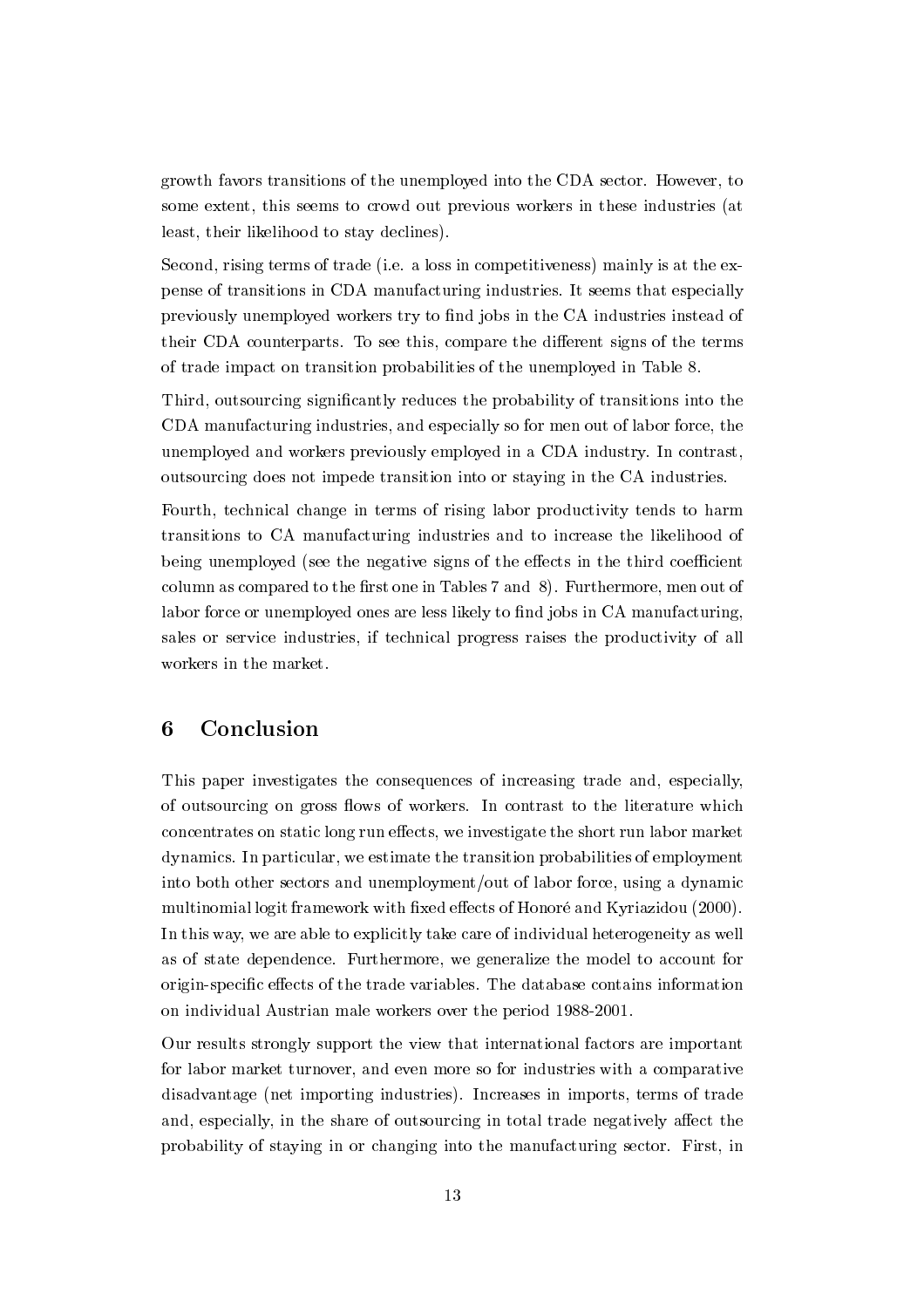each and any estimated model the reduction in the transition probability parameters is largest for outsourcing, irrespective of whether we additionally control for other sources of changes in labor productivity. Second, in all cases the reductions in transition probabilities are lower for employment in the comparative advantage group of manufacturing industries. For the latter class of industries, we do not find a negative impact of import growth, rising terms of trade or outsourcing. This finding points to a relative low elasticity of substitution between domestic output and imports. To some extent our results support the findings in previous empirical research, based on static econometric specifications.

In a more general model, with the impact of trade and technology on labor market transitions depending on the lagged labor market state, we find that rising import competition and outsourcing particularly reduce the probability of workers in a comparative disadvantage industry to stay there. Technical progress tends to exert a negative impact on transitions in the industries with a comparative disadvantage, irrespective of the previous labor market state. However, it tends to significantly reduce the likelihood of men being out of labor force or being unemployed to find jobs in the comparative advantage, sales or service industries.

### References

- Aiginger, K., Winter-Ebmer, R., Zweimüller, J., 1996. Eastern European trade and the Austrian labour market. Weltwirtschaftliches Archiv 132, 477-500.
- Arndt, S. V., 1997. Globalization and the open economy. North American Journal of Economics and Finance 8, 71-79.
- Burgess, S., Knetter, M., 1998. An international comparison of employment adjustment to exchange rate fluctuations. Review of International Economis  $6, 151 - 163.$
- Campa, J., Goldberg, L., 2001. Employment versus wage adjustment and the us dollar. Review of Economics and Statistics 83, 477–489.
- Chamberlain, G., 1984. Panel data. In: Grilliches, Z., Intriligator, M. (Eds.), Handbook of Econometrics. Vol. 2. Elsevier, Amsterdam.
- D'Addio, A. C., Honoré, B. E., 2002. Duration dependence and timevarying variables in discrete time. Working Paper.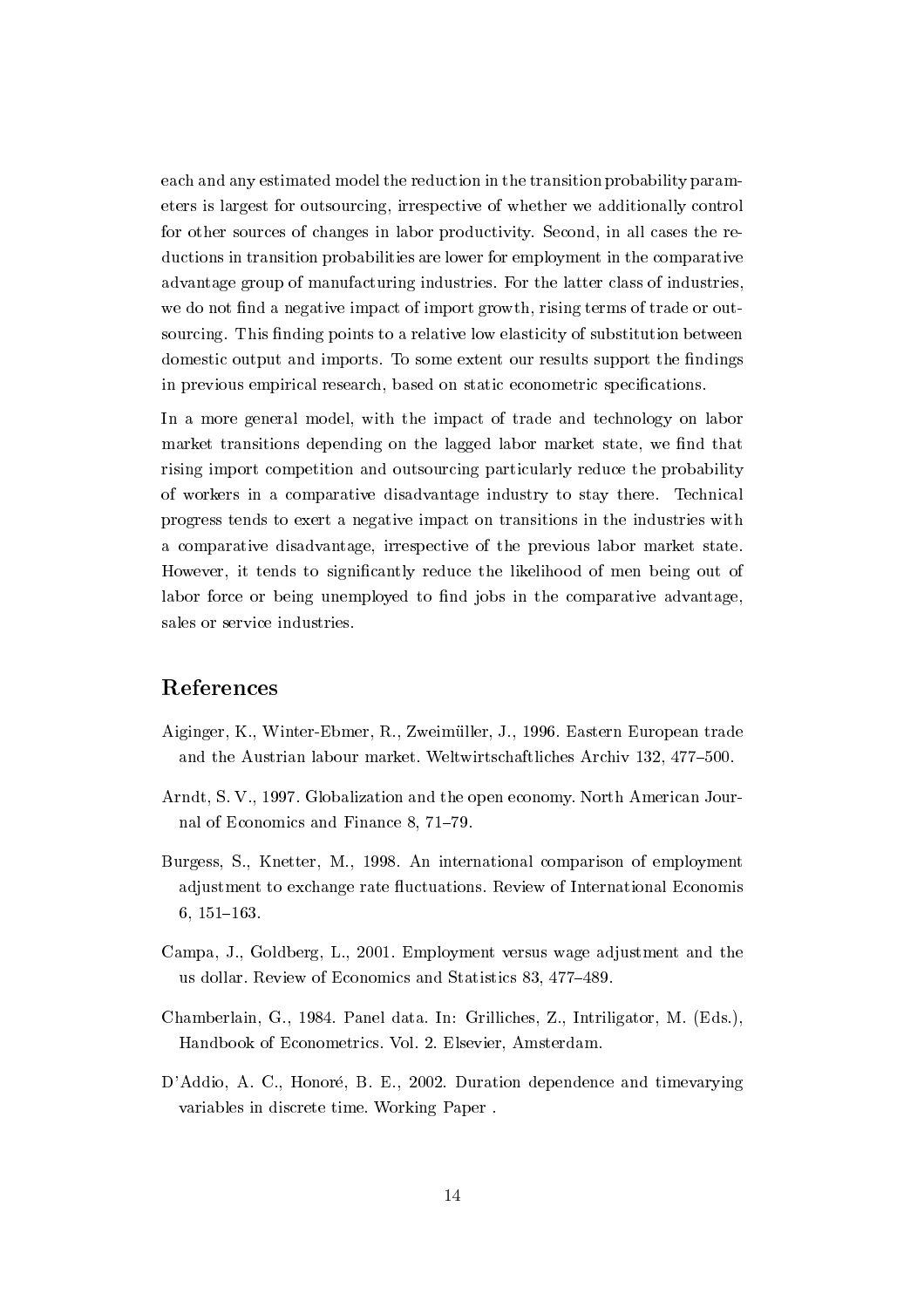- Davis, S. J., Haltiwanger, J. C., Schuh, S., 1996. Job creation and destruction. The MIT Press.
- Feenestra, R. C., Hanson, G. H., 1999. The impact of outsourcing and hightechnology capital on wages. Quarterly Journal of Economics 114, 907-940.
- Goldberg, L., Tracy, J., 2001. Exchange rates and wages. NBER: Working Paper  $(8137).$
- Goldberg, L., Tracy, J., Aaronson, S., 1999. Exchange rates and employment instability: Evidence from matched CPS data. American Economic Review: Papers and Proceedings 89, 204-210.
- Gourinchas, P.-O., 1998. Exchange rates and jobs: What do we learn from job flows? In: NBER Macroeconomics Annual 1998. MA: The MIT Press, pp.  $153 - 207$ .
- Grossman, G. M., 1986. Imports as a cause of injury: the case of the US steel industry. Journal of International Economics 121, 1.
- Heckman, J. J., 1981. Statistical models for discrete panel data. In: Manski. C. F., McFadden, D. (Eds.), Structural analysis of discrete data with econometric applications. MIT Press, Cambridge Massachusetts.
- Hofer, H., Huber, P., 2003. Wage and mobility effects of trade and migration on the Austrian labour market. Empirica 30, 107-125.
- Honoré, B. E., 2002. Nonlinear models with panel data. Portuguese Economic Journal 1, 163-179.
- Honoré, B. E., Kyriazidou, E., 2000. Panel data discrete choice models with lagged dependent variables. Econometrica 68, 839-874.
- Klein, M. W., Schuh, S., Triest, R., 2003a. Job creation, job destruction, and international competition: A literature review. Federal Reserve Bank of Boston: Working Paper  $(02-07)$ .
- Klein, M. W., Schuh, S., Triest, R., 2003b. Job creation, iob destruction, and the real exchange rate. Journal of International Economics, forthcoming.
- Kletzer, L. G., 2000. Trade and job loss in us manufacturing, 1979-94. In: Feenstra, R. C. (Ed.), The Impact of International Trade on Wages. Chicago: University of Chicago Press, pp. 349–393.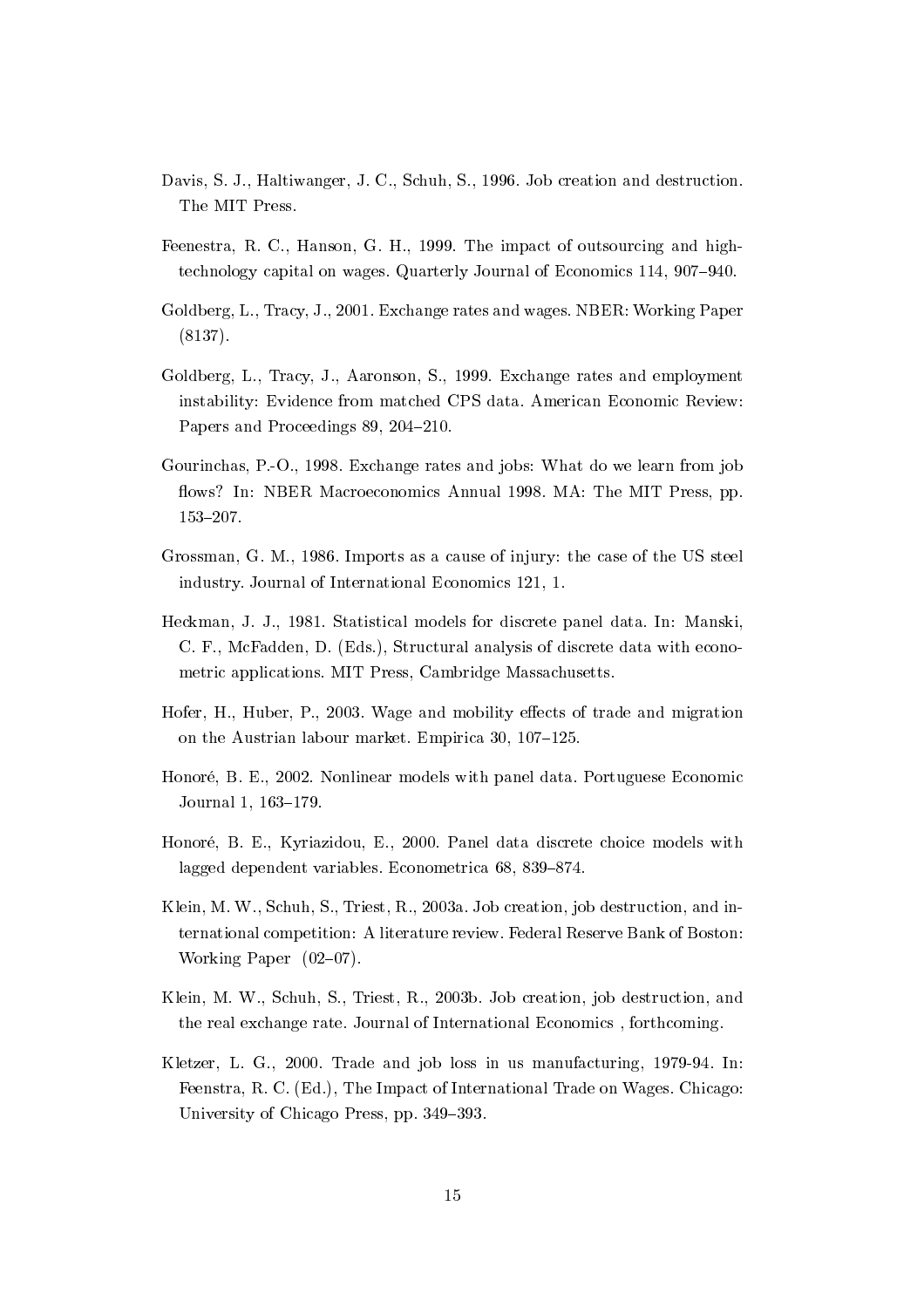- Kletzer, L. G., 2002. Imports, exports, and jobs: what does trade mean for employment and job loss? W.E. Upjohn Institute for Employment Research , mimeo.
- Kohler, W., 2001. A specific-factors view on outsourcing. North American Journal of Economics and Finance 12, 31-53.
- Krugman, P., 1995. Growing world trade: causes and consequences. Brooking Papers on Economic Activity I, 327-377.
- Magnac, T., 2000. Subsidised training and youth employment: distinguishing unobserved heterogeneity from state dependence in labour market histories. The Economic Journal 110, 805-837.
- McFadden, D., 1974. Conditional logit anaysis of qualitative choice behaviour. In: Zarembka, P. (Ed.), Frontiers in Econometrics. Academic Press, New York.
- Ravenga, A., 1992. Exporting jobs? the impact of import competition on employment and wages in us manufacturing. Quarterly Journal of Economics 107, 255-284.
- Stoneman, P., 1983. The Economic Analysis of Technological Change. Oxford: Oxford University Press.
- Vivarelli, M., Rinaldo, E., Pianta, M., 1996. Innovation and employment in italian manufacturing industry. Research Policy 25, 1013-1026.
- Wood, A., 1995. How trade hurt unskilled workers. Journal of Economic Perspectives  $9, 57-80.$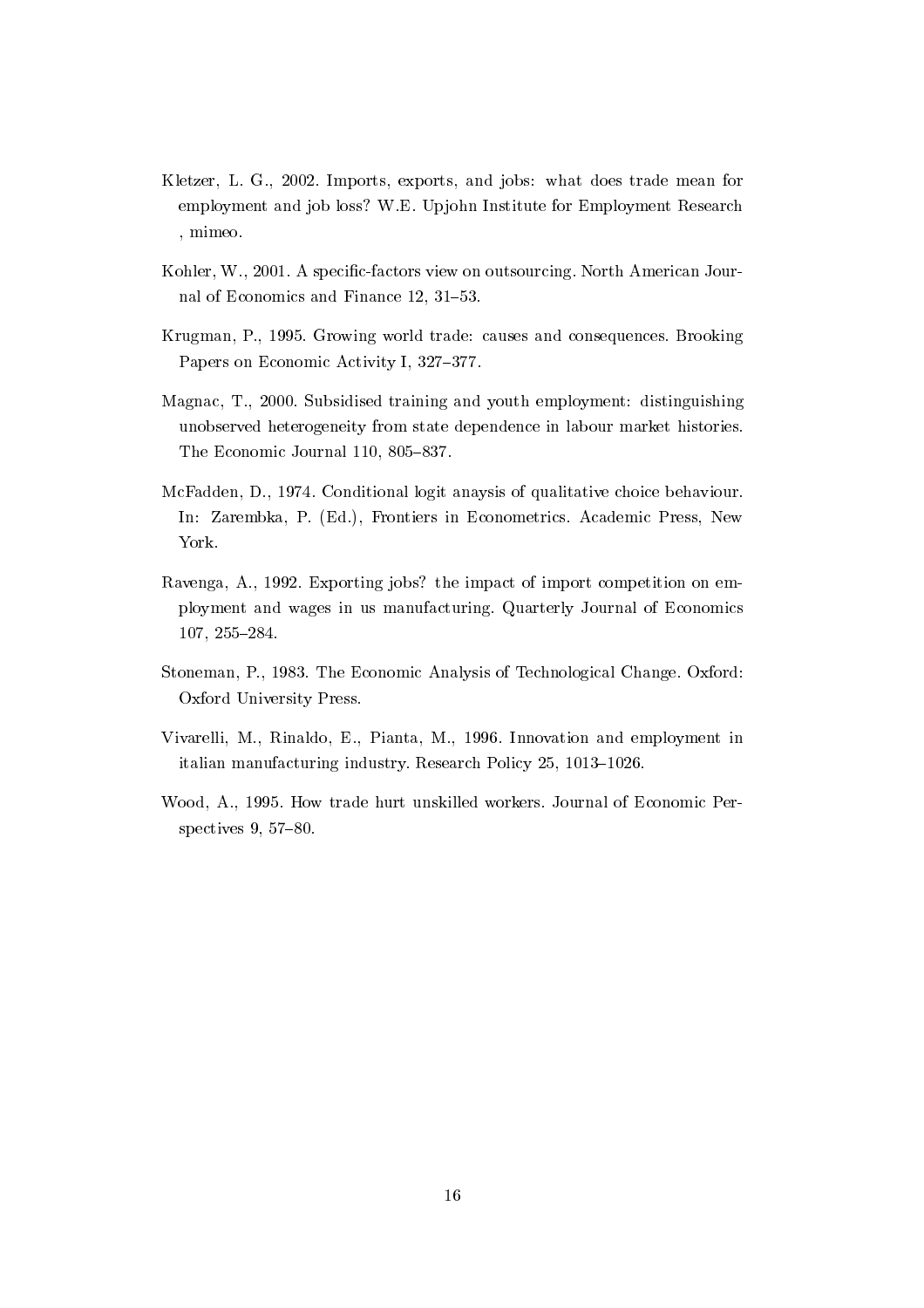## Appendix A: Likelihood function for the dynamic multinomial logit model with fixed effects

Define the binary variable  $y_{hit} = 1$  if the individual is in state  $h \in \{0, 1, ..., m\}$ in period  $t$  and zero otherwise. The estimation of model  $(2)$  with fixed individual effects can be based on the maximization of the following likelihood function:

$$
L = \sum_{i=1}^{N} \sum_{1 \leq t < s \leq T-1} \sum_{k \neq l} \mathbf{1} \{ y_{kit} + y_{kis} = 1 \} \mathbf{1} \{ y_{lit} + y_{lis} = 1 \} \tag{4}
$$
\n
$$
\mathbf{1} \{ z_{i(t+1)} = z_{i(s+1)} \} K \left( \frac{x_{i(t+1)} - x_{i(s+1)}}{\sigma_n} \right) \ln \frac{\exp(D_1)}{1 + \exp(D_1)} \mathbf{1} \{ s - t = 1 \}
$$
\n
$$
+ \sum_{i=1}^{N} \sum_{1 \leq t < s \leq T-1} \sum_{k \neq l} \mathbf{1} \{ y_{kit} + y_{kis} = 1 \} \mathbf{1} \{ y_{lit} + y_{lis} = 1 \}
$$
\n
$$
\mathbf{1} \{ z_{i(t+1)} = z_{i(s+1)} \} K \left( \frac{x_{i(t+1)} - x_{i(s+1)}}{\sigma_n} \right) \ln \frac{\exp(D_2)}{1 + \exp(D_2)} \mathbf{1} \{ s - t > 1 \}
$$

 $_{\rm with}$ 

$$
D_1 = (x_{kit} - x_{kis})\beta_k - (x_{lit} - x_{lis})\beta_l + (z_{it} - z_{is})(\gamma_k - \gamma_l) + \delta_{y_{i(t-1)}k} + \delta_{kl} + \delta_{ly_{i(s+1)}} - \delta_{y_{i(t-1)}l} - \delta_{lk} - \delta_{ky_{i(s+1)}}
$$

and

$$
D_2 = (x_{kit} - x_{kis})\beta_k - (x_{lit} - x_{lis})\beta_l + (z_{it} - z_{is})(\gamma_k - \gamma_l) + \delta_{y_{i(t-1)}k} + \delta_{ky_{i(t+1)}} + \delta_{y_{i(s-1)}l} + \delta_{ly_{i(s+1)} - \delta_{y_{i(t-1)}l} - \delta_{ly_{i(t+1)}} - \delta_{y_{i(s-1)}k} - \delta_{ky_{i(s+1)}}
$$

In the objective function  $K(.)$  is a kernel and  $\sigma_n$  is a bandwidth which approaches 0 as the number of observations increase to  $\infty$ ,  $x_{it} = (x_{1it},...,x_{mit})$ . We impose the following identification restrictions:

$$
(\beta_0, \gamma_0) = 0
$$
  
\n
$$
\delta_0 = (\delta_{00}, \dots, \delta_{m0}) = 0
$$
  
\n
$$
\delta_{0k} = 0 \forall k = 1, \dots, m
$$
  
\n
$$
\alpha_{i0} = 0 \forall i = 1, \dots, N
$$
\n(5)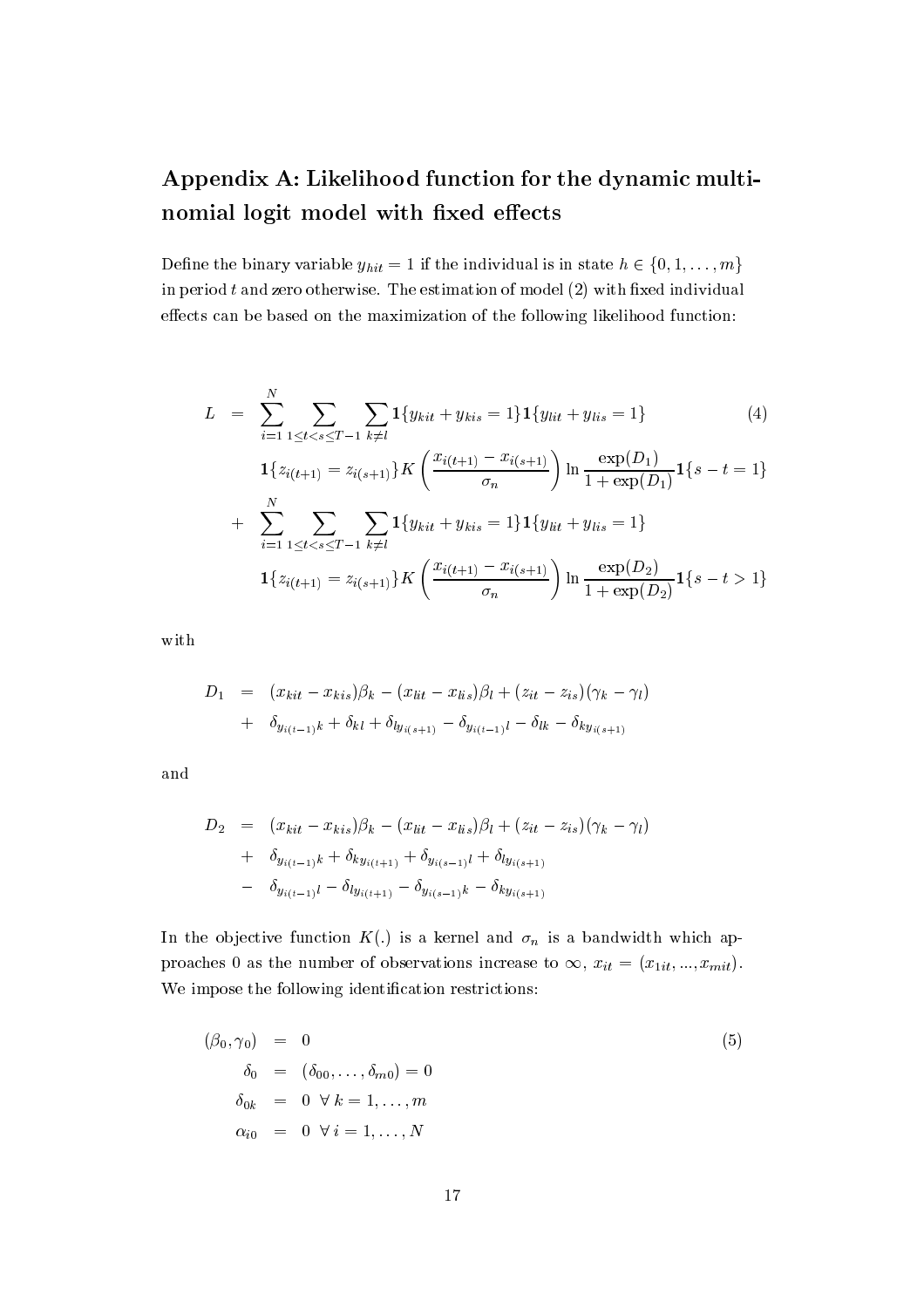which means that all parameters with respect to the reference state  $k = 0$  are equal to zero.

## Appendix B: Likelihood function for the model with origin-specific effects of exogenous variables

Here we present a generalization of likelihoodfunction of the dynamic multinomial logit model proposed by Honoré and Kyriazidou (2000) for the case where the effect of the time-varying exogenous variables is allowed to depend on the state of origin. Recall that the generalized model is

$$
P(y_{it} = k|y_{i(t-1)} = j, x_i, z_i, \alpha_i) = \frac{\exp(x_{kit}\beta_{jk} + z_{it}\gamma_k + \delta_{jk} + \alpha_{ki})}{1 + \sum_{l=1}^{m} \exp(x_{lit}\beta_{jl} + z_{it}\gamma_l + \delta_{jl} + \alpha_{li})}
$$

For this model the expressions for  $D_1$  and  $D_2$  in the likelihood function (4) are given by

$$
D_1 = x_{kit} \beta_{y_{i(t-1)}k} + x_{lis} \beta_{kl} + x_{y_{i(s+1)}i(s+1)} \beta_{ly_{i(s+1)}} - x_{lit} \beta_{y_{i(t-1)}l} + x_{kis} \beta_{lk} + x_{y_{i(s+1)}i(s+1)} \beta_{ky_{i(s+1)}} + (z_{it} - z_{is})(\gamma_k - \gamma_l) + \delta_{y_{i(t-1)}k} + \delta_{kl} + \delta_{ly_{i(s+1)}} - \delta_{y_{i(t-1)}l} - \delta_{lk} - \delta_{ky_{i(s+1)}}
$$

and

$$
D_2 = x_{kit} \beta_{y_{i(t-1)}k} + x_{y_{i(t+1)}i(t+1)} \beta_{ky_{i(t+1)}}
$$
  
+  $x_{lis} \beta_{y_{i(s-1)}l} + x_{y_{i(s+1)}i(s+1)} \beta_{ly_{i(s+1)}}$   
-  $x_{lit} \beta_{y_{i(t-1)}l} - x_{y_{i(t+1)}i(t+1)} \beta_{ly_{i(t+1)}}$   
-  $x_{kis} \beta_{y_{i(s-1)}k} + x_{y_{i(s+1)}i(s+1)} \beta_{ky_{i(s+1)}}$   
+  $(z_{it} - z_{is})(\gamma_k - \gamma_l)$   
+  $\delta_{y_{i(t-1)}k} + \delta_{ky_{i(t+1)}} + \delta_{y_{i(s-1)}l} + \delta_{ly_{i(s+1)}}$   
-  $\delta_{y_{i(t-1)}l} - \delta_{ly_{i(t+1)} - \delta_{y_{i(s-1)}k} - \delta_{ky_{i(s+1)}}$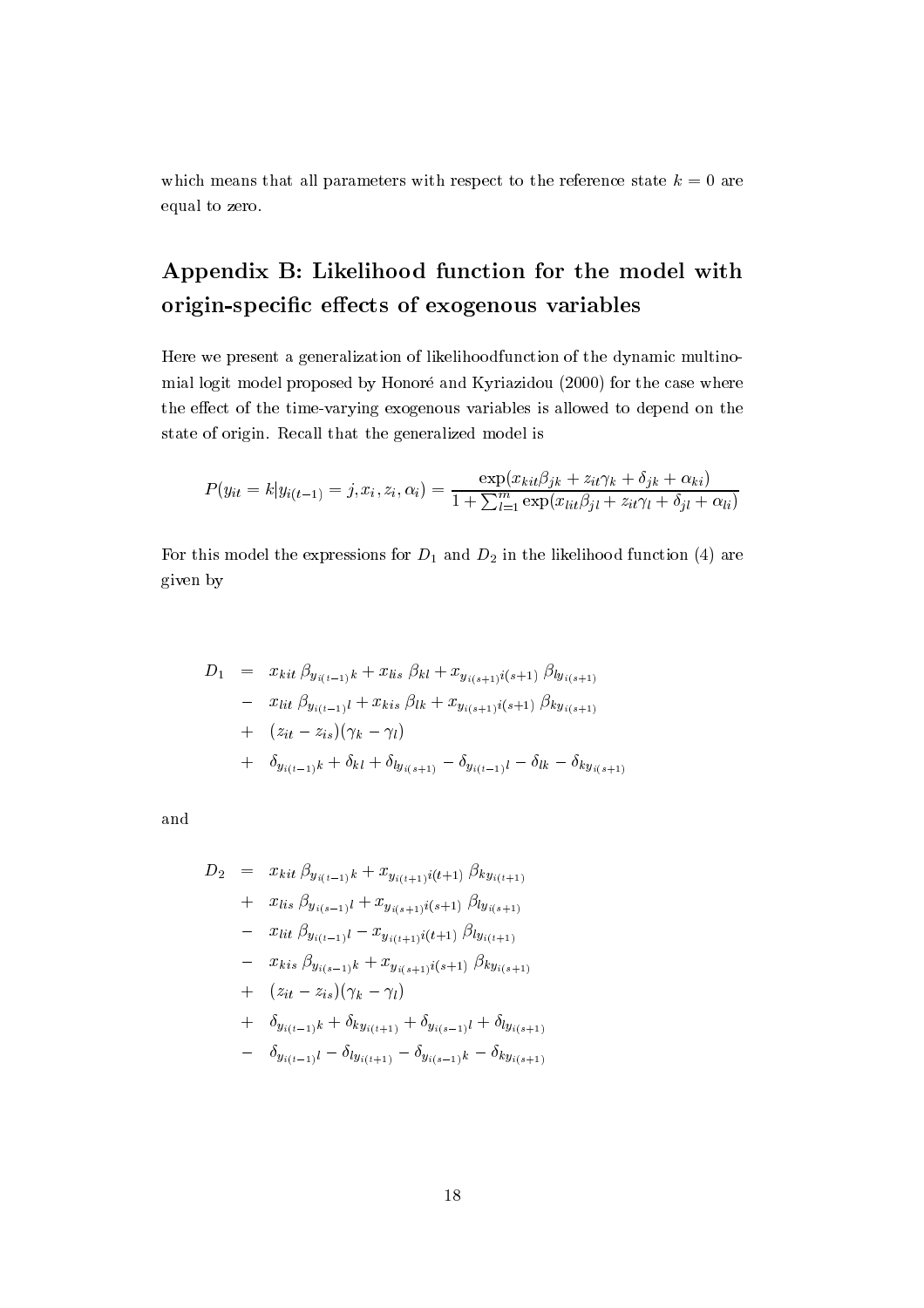

Figure 1: Trade variables, labor productivity yearly mean values (individual level)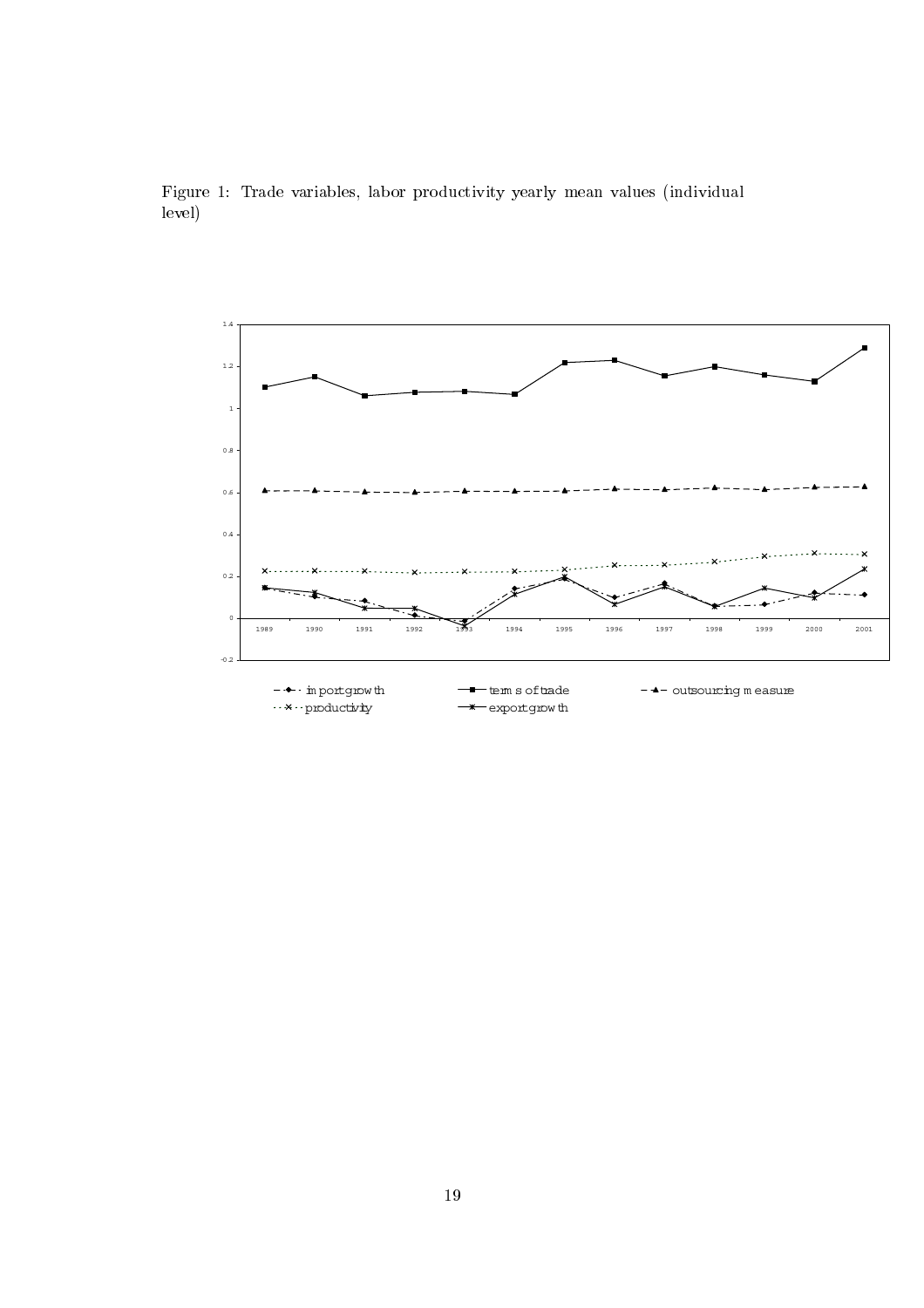| Years              | 1989   |       | 2001   |       |
|--------------------|--------|-------|--------|-------|
|                    | N      | $\%$  | N      | $\%$  |
| Out of labor force | 2,992  | 10.13 | 5,842  | 18.57 |
| Unemployed         | 1,162  | 3.93  | 1,803  | 5.73  |
| Manufacturing CDA  | 7,851  | 26.57 | 6,649  | 21.13 |
| Manufacturing CA   | 3,931  | 13.30 | 3,294  | 10.47 |
| Sales              | 3,431  | 11.61 | 3,274  | 10.41 |
| Service            | 10,183 | 34.46 | 10,600 | 33.69 |
|                    |        |       |        |       |
| Total              | 29,550 | 100   | 31,461 | 100   |

Table 1: Descriptive Statistics, Austrian males by labor market states

 $\label{thm:constr} \text{Notes: CA comparative advantage manufacturing industry;} \\ \text{CDA comparative disadvantage manufacturing industry}$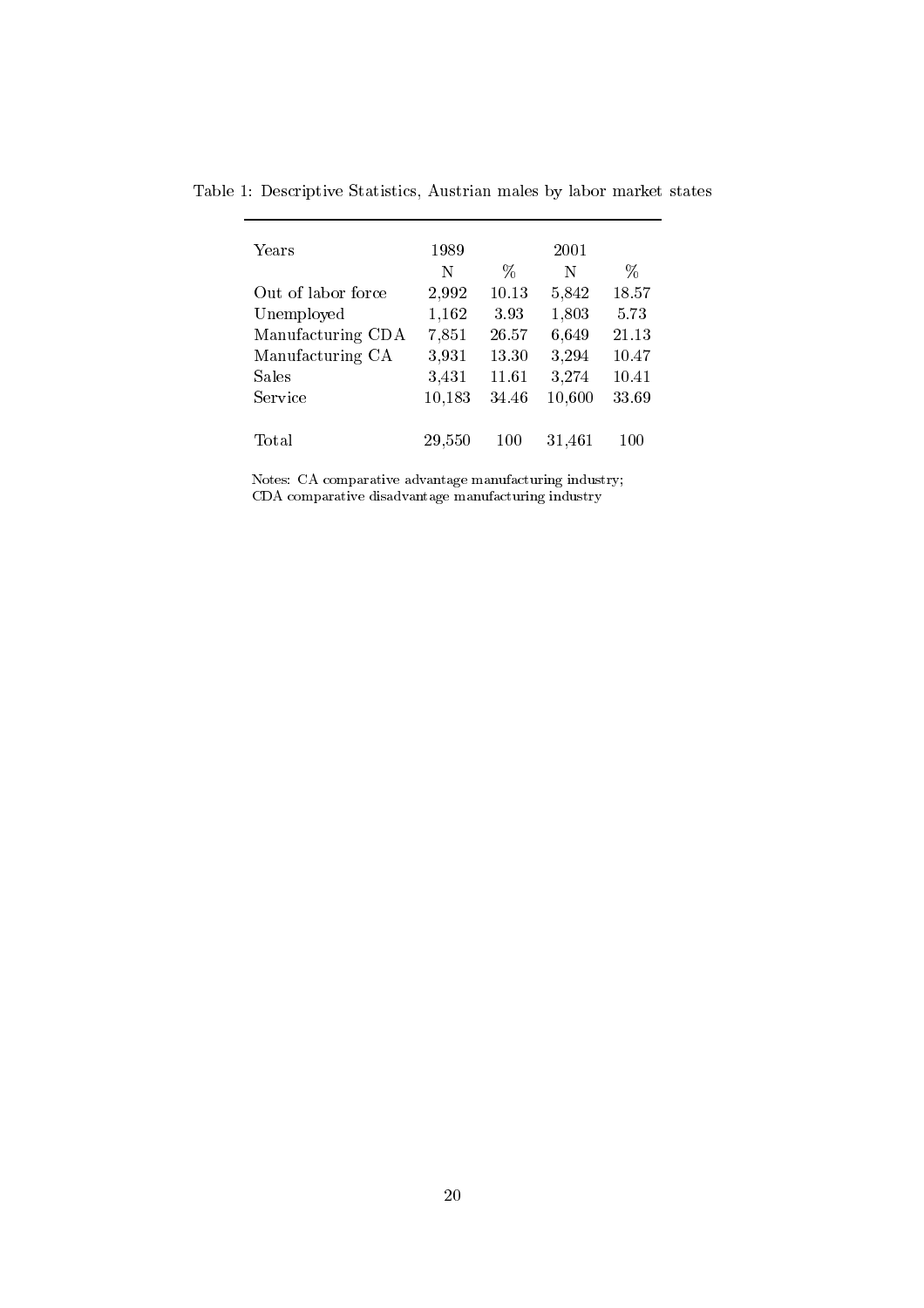| 1989-1999         |          |         |            |           |              |         |
|-------------------|----------|---------|------------|-----------|--------------|---------|
| Destination state | Olf      | Unempl. | Manuf. CDA | Manuf. CA | Sales        | Service |
| Origin state      |          |         |            |           |              |         |
|                   |          |         |            |           |              |         |
| Olf               | 0.72     | 0.05    | 0.09       | 0.02      | 0.03         | 0.8     |
| Unemployed        | 0.22     | 0.39    | 0.12       | 0.04      | 0.07         | 0.15    |
| Manufacturing CDA | 0.04     | 0.02    | 0.88       | 0.02      | 0.02         | 0.02    |
| Manufacturing CA  | $0.02\,$ | 0.02    | 0.03       | 0.89      | 0.02         | 0.02    |
| Sales             | 0.03     | 0.02    | 0.03       | 0.01      | 0.87         | 0.03    |
| Service           | 0.03     | 0.02    | 0.01       | 0.01      | 0.01         | 0.93    |
|                   |          |         |            |           |              |         |
| 2000-2001         |          |         |            |           |              |         |
| Destination state | OLF      | Unempl. | Manuf. CDA | Manuf. CA | <b>Sales</b> | Service |
| Origin state      |          |         |            |           |              |         |
|                   |          |         |            |           |              |         |
| Olf               | 0.85     | 0.04    | 0.02       | 0.01      | 0.02         | 0.06    |
| Unemployed        | 0.13     | 0.56    | 0.07       | 0.02      | 0.05         | 0.16    |
| Manufacturing CDA | 0.03     | 0.03    | 0.89       | 0.01      | 0.01         | 0.02    |
| Manufacturing CA  | 0.02     | 0.02    | 0.02       | 0.91      | 0.01         | 0.01    |
| Sales             | 0.03     | 0.03    | 0.03       | 0.02      | 0.86         | 0.03    |
| Service           | 0.03     | 0.02    | 0.01       | 0.01      | 0.01         | 0.91    |
|                   |          |         |            |           |              |         |

Table 2: Estimated transition probabilities, Austrian males, yearly transitions 1989-2001

Notes: CA comparative advantage manufacturing industry; CDA comparative disadvantage manufacturing industry;<br>number of individuals: 29,151 in 1989/1990; 30,498 in 2000/2001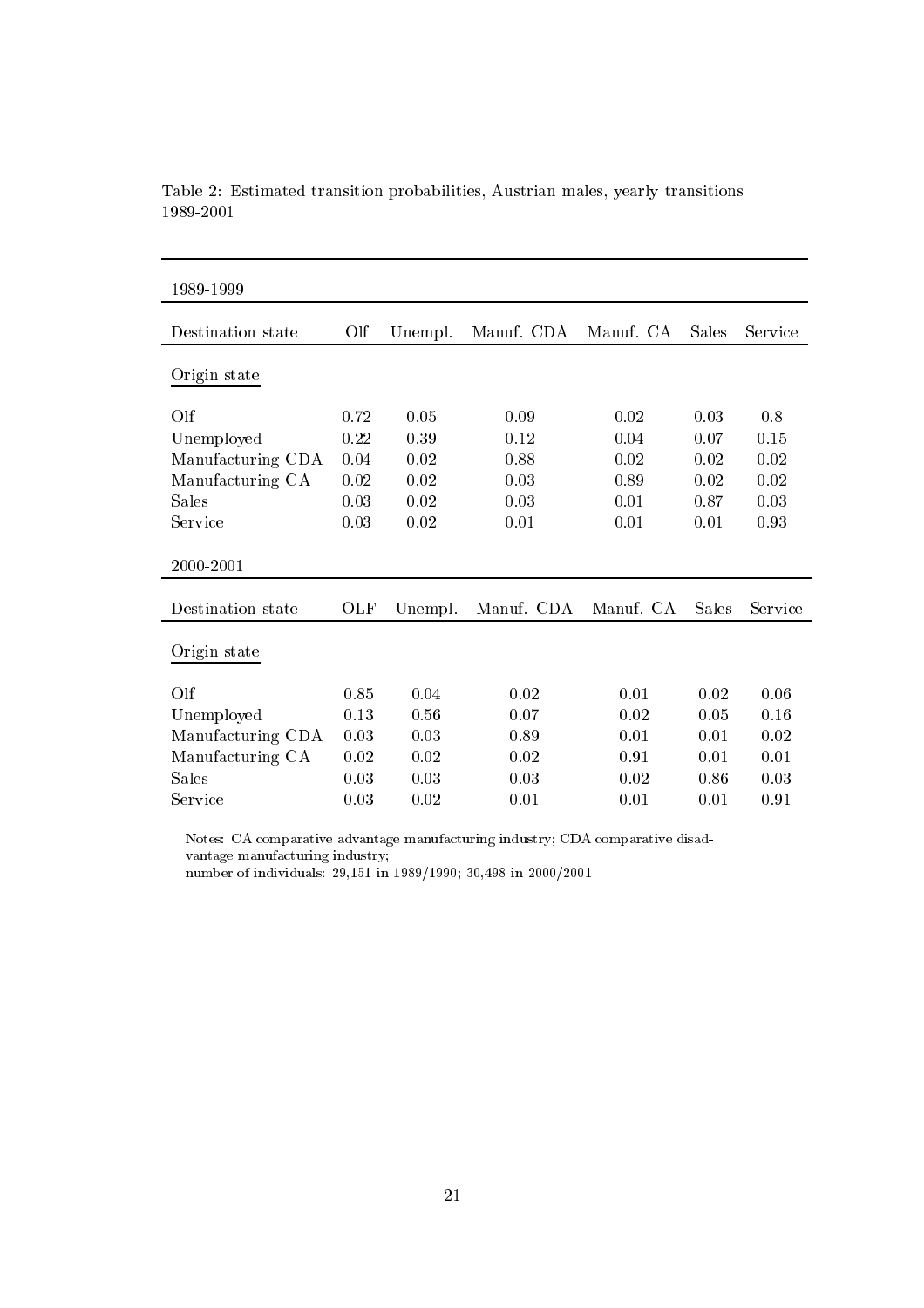| Destination State         | Unempl.      | Manuf. CDA | Manuf. CA | <b>Sales</b> | Service  |
|---------------------------|--------------|------------|-----------|--------------|----------|
| Origin state              |              |            |           |              |          |
| Unemployment              | 1.663        | 0.701      | 1.141     | 1.051        | 1.299    |
|                           | (0.116)      | (0.327)    | (0.964)   | (0.368)      | (0.225)  |
| Manufacturing CDA         | 1.262        | 5.307      | 3.353     | 1.444        | 1.852    |
|                           | (0.172)      | (0.383)    | (1.165)   | (0.589)      | (0.416)  |
| Manufacturing CA          | 1.394        | 2.693      | 8.365     | 2.414        | 2.168    |
|                           | (0.324)      | (0.889)    | (0.969)   | (1.025)      | (0.919)  |
| Sales                     | 1.322        | 2.024      | 2.476     | 5.070        | 1.754    |
|                           | (0.244)      | (0.704)    | (1.846)   | (0.451)      | (0.484)  |
| Service                   | 1.482        | 1.977      | 2.502     | 1.452        | 4.623    |
|                           | (0.157)      | (0.492)    | (1.139)   | (0.511)      | (0.244)  |
| Trade variables           |              |            |           |              |          |
| Import growth             |              | $-1.972$   | $-1.044$  |              |          |
|                           |              | (0.731)    | (2.638)   |              |          |
| Export growth             |              | $-1.262$   | $-1.097$  |              |          |
|                           |              | (0.745)    | (2.699)   |              |          |
| Outsourcing               |              | $-2.600$   | $-0.441$  |              |          |
|                           |              | (0.283)    | (0.892)   |              |          |
| <b>Technical progress</b> |              |            |           |              |          |
| Productivity              | 3.398        | $-0.021$   | $-5.164$  | $-1.413$     | $-0.489$ |
|                           | (6.330)      | (0.479)    | (0.869)   | (0.891)      | (0.064)  |
| Age                       |              |            |           |              |          |
| Age $<25$                 | 1.518        | 1.432      | 1.245     | 0.928        | 0.217    |
|                           | (0.661)      | (1.023)    | (3.365)   | (1.392)      | (0.702)  |
| Age 25-30                 | 0.731        | 0.674      | 0.193     | 0.807        | $-0.093$ |
|                           | (0.519)      | (0.867)    | (2.997)   | (1.193)      | (0.566)  |
| Age 30-35                 | 0.246        | 0.148      | $-0.050$  | 0.157        | $-0.341$ |
|                           | (0.405)      | (0.615)    | (1.815)   | (0.946)      | (0.462)  |
|                           |              |            |           |              |          |
| Mean log-likelihood       | $-0.0544317$ |            |           |              |          |
| Number of individuals     | 38349        |            |           |              |          |
| Number of cases           | 57136        |            |           |              |          |
| Wald test $\chi^2(11)$    | 225.775      |            |           |              |          |

Table 3: Reference model version 1, yearly transitions 1989-2001

Notes: fixed effects logit model estimated with conditional ML, Austrian males; standard errors in parentheses;

Wald test for joint significance of trade and technical change variables.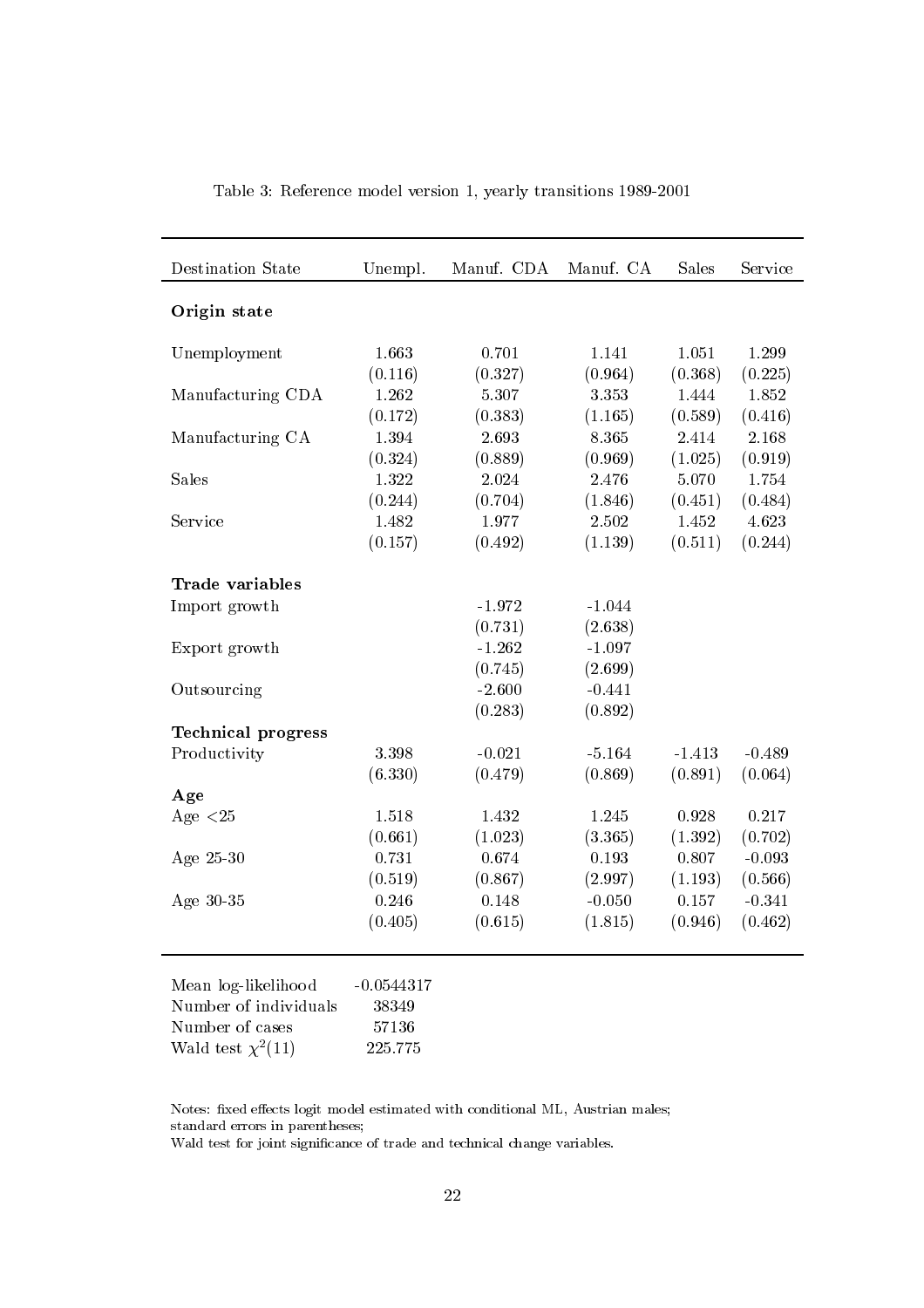| Destination State         | Unempl.     | Manuf.CDA | Manuf.CA | Sales    | Service  |
|---------------------------|-------------|-----------|----------|----------|----------|
| Origin state              |             |           |          |          |          |
| Unemployment              | 1.905       | 0.538     | 0.959    | 0.930    | 1.329    |
|                           | (0.056)     | (0.136)   | (0.357)  | (0.150)  | (0.107)  |
| Manufacturing CDA         | 1.381       | 4.346     | 2.330    | 1.105    | 1.684    |
|                           | (0.080)     | (0.124)   | (0.365)  | (0.229)  | (0.182)  |
| Manufacturing CA          | 1.737       | 2.136     | 6.691    | 1.899    | 1.910    |
|                           | (0.167)     | (0.324)   | (0.404)  | (0.398)  | (0.354)  |
| Sales                     | 1.418       | 1.289     | 1.720    | 4.225    | 1.431    |
|                           | (0.106)     | (0.261)   | (0.501)  | (0.145)  | (0.202)  |
| Service                   | 1.535       | 1.457     | 1.698    | 1.092    | 4.206    |
|                           | (0.075)     | (0.191)   | (0.492)  | (0.210)  | (0.104)  |
| Trade variables           |             |           |          |          |          |
| Terms of trade            |             | $-0.714$  | $-0.621$ |          |          |
|                           |             | (0.064)   | (0.291)  |          |          |
| Outsourcing               |             | $-1.938$  | 0.047    |          |          |
|                           |             | (0.137)   | (0.315)  |          |          |
| <b>Technical progress</b> |             |           |          |          |          |
| Productivity              | 15.055      | 0.766     | $-3.402$ | $-1.708$ | $-0.398$ |
|                           | (3.320)     | (0.213)   | (0.344)  | (0.376)  | (0.029)  |
| Age                       |             |           |          |          |          |
| Age $<25$                 | 0.572       | 1.007     | $-0.109$ | 1.233    | 0.095    |
|                           | (0.316)     | (0.442)   | (1.125)  | (0.582)  | (0.336)  |
| Age 25-30                 | 0.174       | 0.551     | $-0.458$ | 1.146    | $-0.184$ |
|                           | (0.264)     | (0.381)   | (1.014)  | (0.509)  | (0.283)  |
| Age 30-35                 | $-0.004$    | 0.070     | 0.251    | 0.686    | $-0.282$ |
|                           | (0.202)     | (0.292)   | (0.788)  | (0.429)  | (0.227)  |
|                           |             |           |          |          |          |
| Mean log-likelihood       | $-0.107351$ |           |          |          |          |
| Number of individuals     | 38349       |           |          |          |          |
| Number of cases           | 102886      |           |          |          |          |
| Wald test $\chi^2(9)$     | 813.487     |           |          |          |          |
|                           |             |           |          |          |          |

Table 4: Reference model version 2, yearly transitions 1989-2001

NOTE: fixed effects logit model estimated with conditional ML, Austrian males; standard errors are in parentheses;

Wald test for joint significance of trade and technical change variables.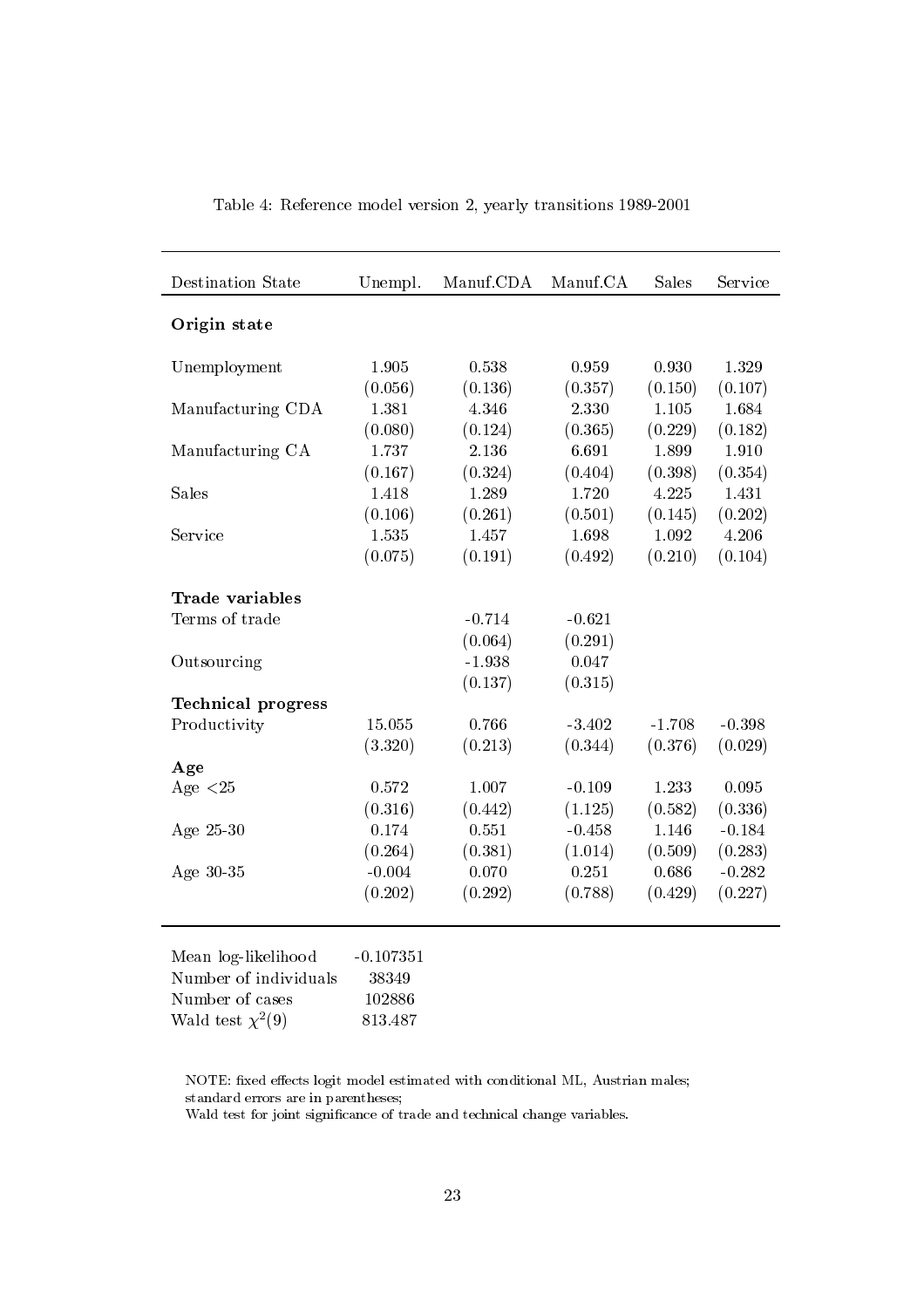|                           | Model version 1 |           | Model version 2 |           |
|---------------------------|-----------------|-----------|-----------------|-----------|
| <b>Destination State</b>  | Manuf. CDA      | Manuf. CA | Manuf. CDA      | Manuf. CA |
| Origin state              |                 |           |                 |           |
| Unemployment              | $-0.239$        | $-0.046$  | $-0.351$        | $-0.168$  |
|                           | (0.254)         | (0.698)   | (0.114)         | (0.281)   |
| Manufacturing CDA         | 4.733           | 2.788     | 3.947           | 1.882     |
|                           | (0.336)         | (1.058)   | (0.112)         | (0.325)   |
| Manufacturing CA          | 2.042           | 8.722     | 1.536           | 6.398     |
|                           | (0.817)         | (0.834)   | (0.302)         | (0.382)   |
| Sales                     | $-0.526$        | $-0.158$  | $-0.713$        | $-0.686$  |
|                           | (0.338)         | (0.986)   | (0.154)         | (0.345)   |
| Service                   | $-0.801$        | $-0.386$  | $-0.747$        | $-0.693$  |
|                           | (0.274)         | (0.764)   | (0.127)         | (0.314)   |
| Trade variables           |                 |           |                 |           |
| Import growth             |                 |           |                 |           |
|                           | $-1.720$        | $-0.655$  |                 |           |
|                           | (0.701)         | (2.496)   |                 |           |
| Export growth             | $-0.903$        | $-0.952$  |                 |           |
|                           | (0.688)         | (2.434)   |                 |           |
| Terms of trade            |                 |           | $-0.602$        | $-0.407$  |
|                           |                 |           | (0.061)         | (0.255)   |
| Outsourcing               | $-2.509$        | $-0.654$  | $-1.889$        | $-0.174$  |
|                           | (0.257)         | (0.840)   | (0.125)         | (0.296)   |
| <b>Technical progress</b> |                 |           |                 |           |
| Productivity              | $-0.086$        | $-5.767$  | 0.521           | $-3.512$  |
|                           | (0.384)         | (0.813)   | (0.201)         | (0.316)   |
| Age                       |                 |           |                 |           |
| Age $<$ 25                | 1.482           | 1.312     | 1.229           | 0.343     |
|                           | (0.894)         | (3.063)   | (0.398)         | (1.028)   |
| Age 25-30                 | 0.807           | 0.226     | 0.729           | $-0.145$  |
|                           | (0.759)         | (2.821)   | (0.343)         | (0.925)   |
| Age 30-35                 | 0.324           | 0.057     | 0.221           | 0.283     |
|                           | (0.557)         | (1.653)   | (0.264)         | (0.703)   |
| Mean log-likelihood       | $-0.121524$     |           | $-0.207556$     |           |
| Number of individuals     | 38349           |           |                 |           |
| Number of cases           | 57136           |           | 102886          |           |
| Wald test                 | 192.181         |           | 664.728         |           |
|                           |                 |           |                 |           |

|                                               |  |  |  | Table 5: Reference model version 1 and 2, transitions to the manufacturing |  |
|-----------------------------------------------|--|--|--|----------------------------------------------------------------------------|--|
| industries only, yearly transitions 1989-2001 |  |  |  |                                                                            |  |

NOTE: fixed effects logit model estimated with conditional ML, Austrian males; standard errors are in parentheses;

Wald test for joint significance of trade and technical change variables.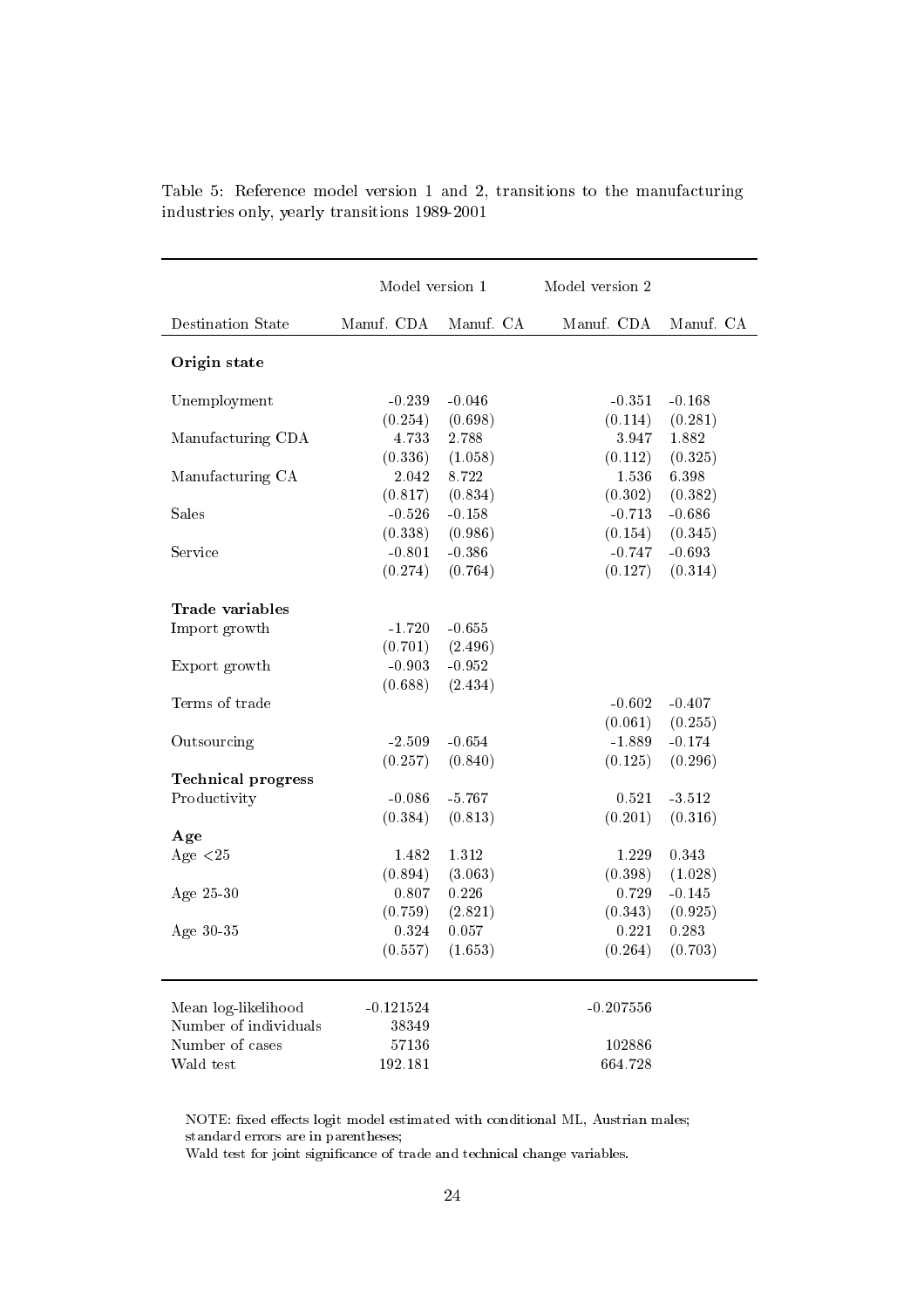|                                                                                                                                                  |                                    | Model version 1         |                         |                      |                      | Model version 2      |                      |
|--------------------------------------------------------------------------------------------------------------------------------------------------|------------------------------------|-------------------------|-------------------------|----------------------|----------------------|----------------------|----------------------|
|                                                                                                                                                  | of trade<br>Terms                  | Outsourcing             | Productivity            | <b>Imp.growth</b>    | Exp. growth          | Outsourcing          | Productivity         |
| $RCA$ , bandwidth=0.05                                                                                                                           |                                    | $30,413$ cases          |                         |                      | 9,417                | cases                |                      |
| Manufacturing CDA                                                                                                                                | (0.129)<br>$-0.812$                | (0.257)<br>2.851        | $\frac{1.861}{(0.444)}$ | (4.353)<br>5.196     | (4.860)<br>3.697     | $-3.849$<br>(1.328)  | (3.095)<br>$-0.322$  |
| Manufacturing CA                                                                                                                                 | (0.597)<br>$-0.479$                | (0.619)<br>$-0.131$     | (0.708)<br>3.944        | [26.292]<br>$-6.544$ | (28.163)<br>$-0.629$ | (10.221)<br>$-0.473$ | (13.693)<br>$-8.696$ |
| $RCA$ , bandwidth=0.20                                                                                                                           |                                    | 189,985 cases           |                         |                      |                      | 209,169 cases        |                      |
| Manufacturing CDA                                                                                                                                | (0.039)<br>$-0.627$                | (0.085)<br>$-1.572$     | (0.130)<br>0.530        | (0.300)<br>1.291     | (0.238)<br>$-0.700$  | 2.152<br>(0.113)     | (0.179)<br>$-0.073$  |
| Manufacturing CA                                                                                                                                 | 166)<br>$-0.644$<br>$\ddot{\circ}$ | (0.190)<br>0.060        | $-3.400$<br>(0.205)     | (0.711)<br>0.540     | (0.472)<br>$-0.028$  | $-0.193$<br>(0.283)  | (0.273)<br>$-3.812$  |
| Trade balance, bandwidth=0.10                                                                                                                    |                                    | 103,037 cases           |                         |                      | 34.518               | cases                |                      |
| Manufacturing CDA                                                                                                                                | (0.065)<br>$-0.765$                | $\frac{1.435}{(0.122)}$ | (0.210)<br>0.572        | (0.890)<br>1.967     | (0.984)<br>1.907     | (0.323)<br>$-2.155$  | (0.554)              |
| Manufacturing CA                                                                                                                                 | $-0.802$<br>$(0.321)$              | (0.519)<br>$-0.302$     | (0.427)<br>3.361        | (4.463)<br>0.398     | 2.359<br>(4.495)     | 1.820)<br>$-1.071$   | (1.562)<br>$-4.849$  |
| NOTE: fixed effects logit model estimated with conditional ML, Austrian males, yearly transitions 1989-2001; standard errors are in parentheses. |                                    |                         |                         |                      |                      |                      |                      |

Table 6: Robustness checks: varying bandwidths and manufacturing classifications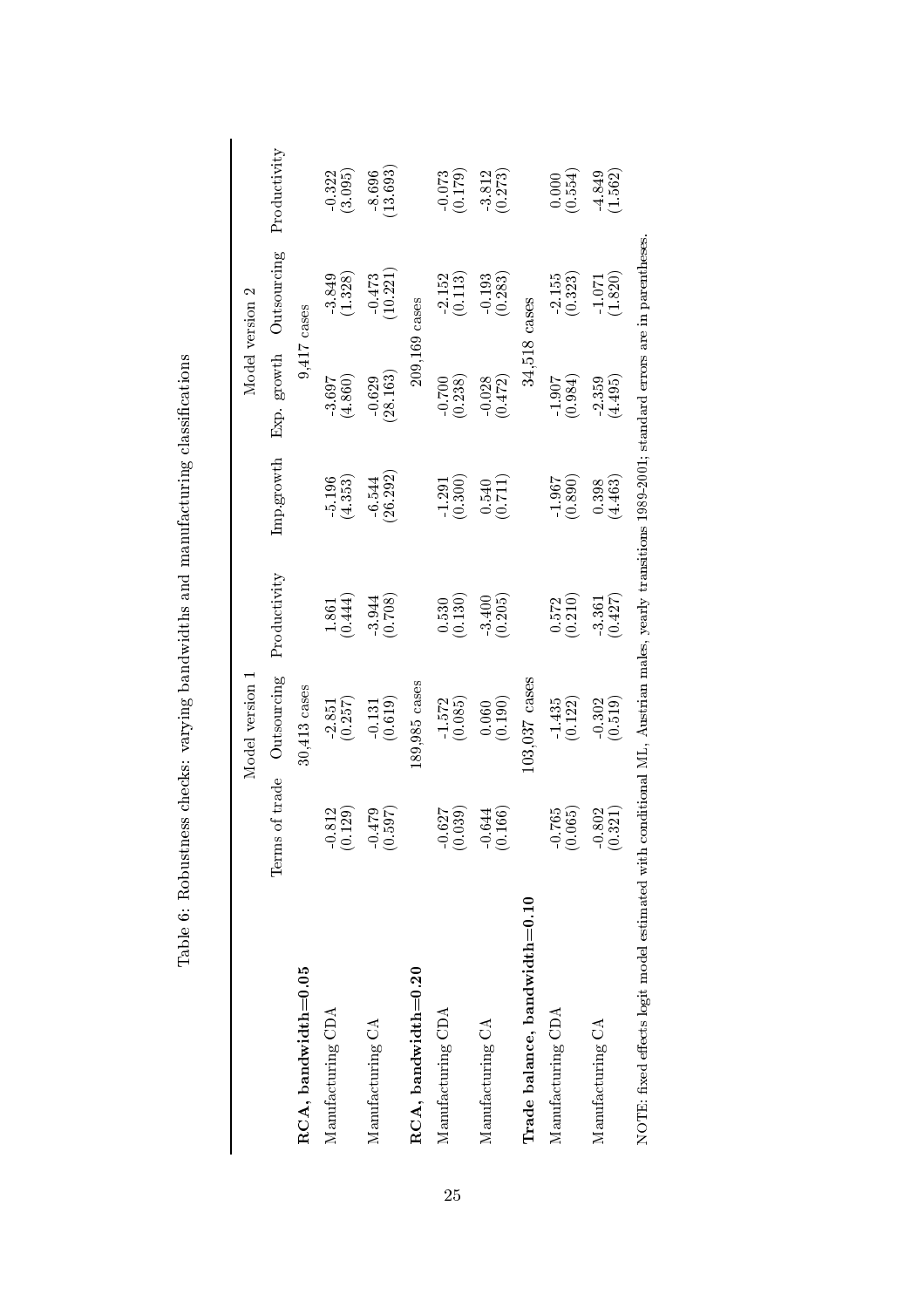| <b>Destination State</b>                                        | Unempl.                        | Manuf.CDA            | Manuf.CA              | Sales               | Service             |
|-----------------------------------------------------------------|--------------------------------|----------------------|-----------------------|---------------------|---------------------|
| Origin state                                                    |                                |                      |                       |                     |                     |
| Import growth<br>Olf                                            |                                | $-0.829$<br>(2.858)  | -4.797<br>(5.559)     |                     |                     |
| Unemployed                                                      |                                | $-0.775$<br>(1.897)  | 1.521<br>(14.164)     |                     |                     |
| Manuf. CDA                                                      |                                | -2.237<br>(1.415)    | 4.105<br>(16.358)     |                     |                     |
| maunf CA                                                        |                                | $-2.285$<br>(30.208) | $-0.853$<br>(8.205)   |                     |                     |
| Sales                                                           |                                | $-2.704$<br>(8.655)  | -7.999<br>(25.265)    |                     |                     |
| Services                                                        |                                | $-5.261$<br>(10.277) | $-3.638$<br>(21.015)  |                     |                     |
| Wald test $\chi^2(5)$<br>Export growth                          |                                | 0.605                | 0.509                 |                     |                     |
| olf                                                             |                                | $-0.278$<br>(1.853)  | 1.633<br>(5.640)      |                     |                     |
| Unemployed                                                      |                                | 3.222<br>(1.736)     | 4.642<br>(15.853)     |                     |                     |
| Manuf. CDA                                                      |                                | $-2.988$<br>(0.952)  | $-11.099$<br>(13.044) |                     |                     |
| maunf CA                                                        |                                | $-2.500$<br>(24.584) | $-1.425$<br>(8.137)   |                     |                     |
| Sales                                                           |                                | 4.622<br>(5.959)     | 0.423<br>(17.557)     |                     |                     |
| Services                                                        |                                | -1.494<br>(6.364)    | $-11.390$<br>(28.708) |                     |                     |
| Wald test $\chi^2(5)$<br>Outsourcing                            |                                | 11.146               | 1.143                 |                     |                     |
| Olf                                                             |                                | -2.387<br>(0.587)    | 0.828<br>(1.395)      |                     |                     |
| Unemployed                                                      |                                | -3.673<br>(0.739)    | 2.323<br>(5.634)      |                     |                     |
| Manuf. CDA                                                      |                                | $-3.722$<br>(0.560)  | 0.858<br>(3.079)      |                     |                     |
| maunf CA                                                        |                                | 0.619<br>(4.710)     | $-1.643$<br>(2.557)   |                     |                     |
| Sales                                                           |                                | $-0.710$<br>(2.088)  | $-0.787$<br>(7.476)   |                     |                     |
| Services                                                        |                                | 0.611<br>(1.54)      | $-4.404$<br>(5.587)   |                     |                     |
| Wald test $\chi^2(5)$                                           |                                | 11.151               | 1.632                 |                     |                     |
| Productivity<br>Olf                                             | 11.579<br>(7.753)              | 0.603<br>(1.121)     | $-6.261$<br>(1.260)   | $-1.279$<br>(1.673) | $-1.163$<br>(0.125) |
| Unemployed                                                      | $-0.652$<br>(7.504)            | $-0.347$<br>(1.579)  | $-27.721$<br>(14.018) | $-4.601$<br>(2.172) | $-7.355$<br>(0.220) |
| Manuf. CDA                                                      | 9.710<br>(11.822)              | $-0.147$<br>(0.665)  | -7.404<br>(6.867)     | 1.744<br>(3.564)    | 0.157<br>(0.581)    |
| maunf CA                                                        | 8.441<br>(25.337)              | $-6.991$<br>(14.395) | $-3.449$<br>(2.620)   | 2.948<br>(8.529)    | $-2.815$<br>(2.090) |
| Sales                                                           | 6.821<br>(15.245)              | $-0.884$<br>(1.431)  | $-8.974$<br>(12.177)  | $-2.016$<br>(1.494) | 0.197<br>(0.597)    |
| Services                                                        | 7.732<br>(9.423)               | 1.611<br>(3.569)     | $-29.060$<br>(25.836) | 0.785<br>(2.582)    | $-0.528$<br>(0.113) |
| Wald test $\chi^2(5)$                                           | 3.680                          | 1.196                | 4.952                 | 4.128               | 810.703             |
| Mean log-likelihood<br>Number of individuals<br>Number of cases | $-0.0520432$<br>38349<br>57136 | $\Omega$             |                       |                     |                     |

Table 7: Origin specific effects of trade and technical change variables, model version 1

Notes: see table  $8\,$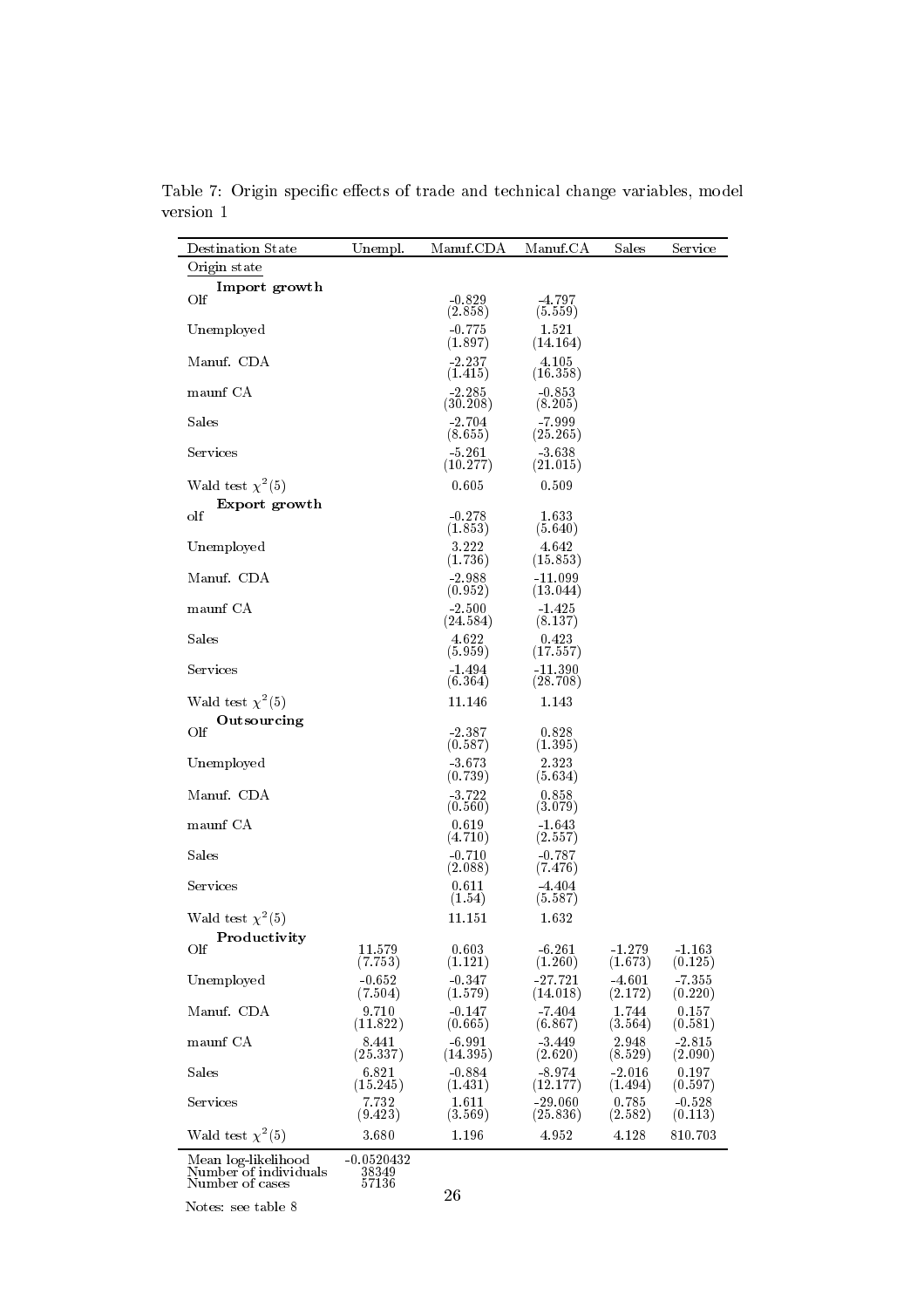| <b>Destination State</b> | Unempl.            | Manuf.CDA           | Manuf.CA             | Sales               | Service             |
|--------------------------|--------------------|---------------------|----------------------|---------------------|---------------------|
| Origin state             |                    |                     |                      |                     |                     |
| Terms of trade<br>Olf    |                    | $-0.409$<br>(0.131) | 0.448<br>(0.559)     |                     |                     |
| Unemployed               |                    | $-0.789$<br>(0.178) | 2.013<br>(1.609)     |                     |                     |
| Manuf. CDA               |                    | $-0.947$<br>(0.104) | $-0.005$<br>(1.044)  |                     |                     |
| maunf CA                 |                    | $-0.500$<br>(0.745) | $-0.905$<br>(0.435)  |                     |                     |
| Sales                    |                    | 0.370<br>(0.531)    | 3.304<br>(2.433)     |                     |                     |
| Services                 |                    | $-0.965$<br>(0.200) | 0.630<br>(1.503)     |                     |                     |
| Wald test $\chi^2(5)$    |                    | 16.356              | 8.272                |                     |                     |
| Outsourcing<br>Olf       |                    | $-3.582$<br>(0.235) | 0.127<br>(0.550)     |                     |                     |
| Unemployed               |                    | $-2.388$<br>(0.344) | $-2.161$<br>(1.116)  |                     |                     |
| Manuf. CDA               |                    | $-1.864$<br>(0.249) | 1.505<br>(1.044)     |                     |                     |
| maunf CA                 |                    | 1.203<br>(1.653)    | $-0.083$<br>(0.701)  |                     |                     |
| Sales                    |                    | $-0.797$<br>(0.881) | $-0.980$<br>(1.658)  |                     |                     |
| Services                 |                    | 0.956<br>(0.589)    | $-1.937$<br>(1.616)  |                     |                     |
| Wald test $\chi^2(5)$    |                    | 70.820              | 7.454                |                     |                     |
| Productivity             |                    |                     |                      |                     |                     |
| Olf                      | 22.126<br>(4.236)  | 1.396<br>(0.470)    | $-4.991$<br>(0.602)  | $-1.813$<br>(0.653) | $-2.366$<br>(0.062) |
| Unemployed               | 0.383<br>(3.973)   | 1.521<br>(0.611)    | $-16.305$<br>(2.850) | $-3.148$<br>(0.933) | -4.812<br>(0.088)   |
| Manuf. CDA               | 17.515<br>(7.430)  | 0.162<br>(0.353)    | $-3.350$<br>(1.248)  | 0.222<br>(1.301)    | 0.233<br>(0.148)    |
| Maunf. CA                | 15.271<br>(15.636) | $-1.145$<br>(1.743) | $-1.519$<br>(0.606)  | 1.873<br>(2.654)    | $-2.766$<br>(0.686) |
| Sales                    | 15.363<br>(8.324)  | $-3.073$<br>(0.934) | $-12.172$<br>(3.744) | $-2.041$<br>(0.611) | 0.160<br>(0.242)    |
| Services                 | 16.329<br>(5.318)  | 2.652<br>(1.231)    | $-4.618$<br>(1.561)  | $-1.400$<br>(1.176) | $-0.399$<br>(0.053) |
| Wald test $\chi^2(5)$    | 31.676             | 26.027              | 42.005               | 6.718               | 2198.563            |
| Mean log-likelihood      | -0.103613          |                     |                      |                     |                     |

Table 8: Origin specific effects of trade and technical change variables, model  $\,$  version  $\,2$ 

Mean log-likelihood<br>Number of individuals<br>Number of cases u.10361;<br>38349<br>102886

Notes: fixed effects logit model estimated with conditional ML, Austrian males, yearly transitions 1989-2001; standard errors are in parentheses; Wald tests for equality of origin specific effects, critical value 11.07.